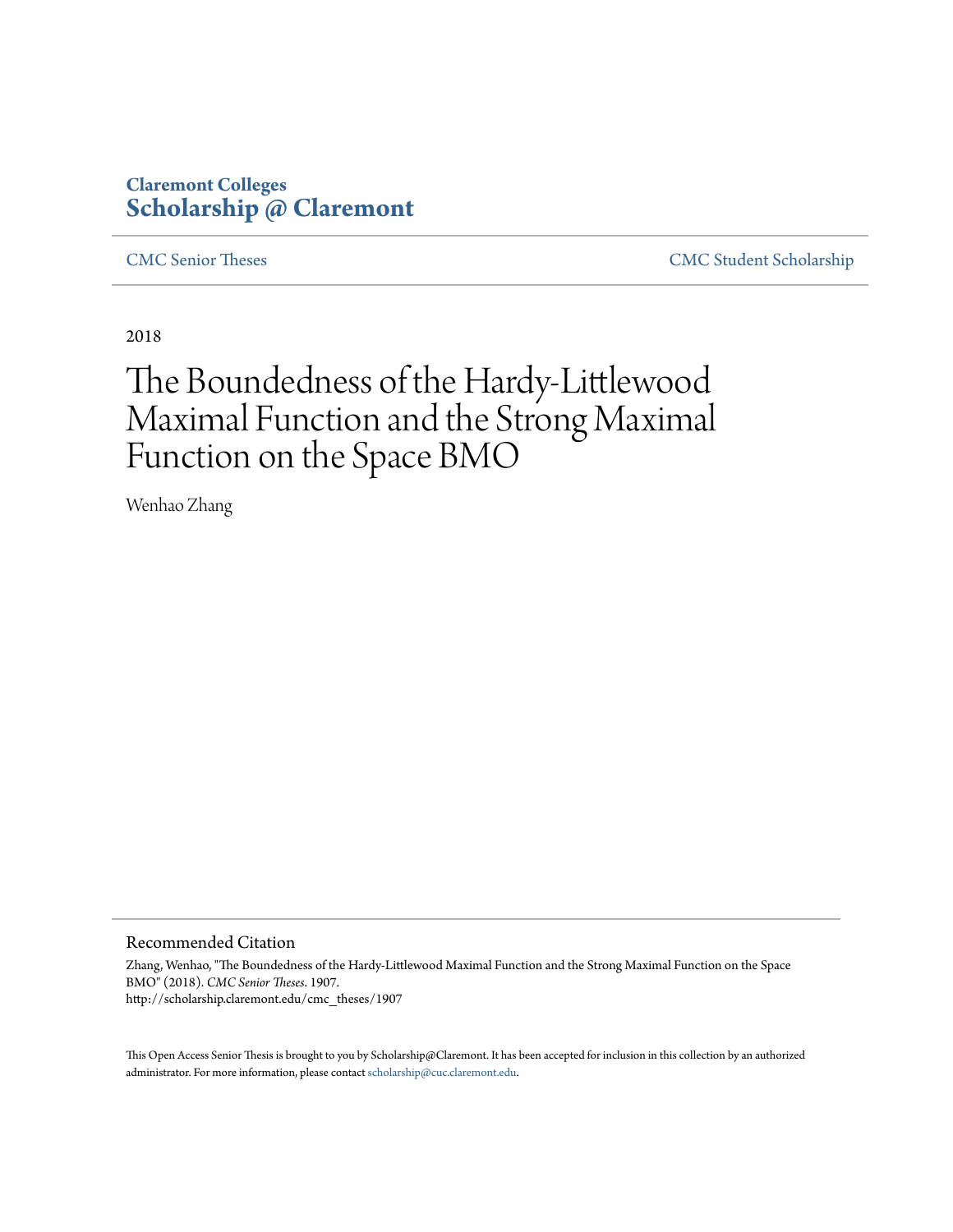### CLAREMONT MCKENNA COLLEGE

The Boundedness of the Hardy-Littlewood Maximal Function and the Strong Maximal Function on the Space BMO

> SUBMITTED TO Professor Winston Ou AND Professor Chiu-Yen Kao BY Wenhao Zhang

> > FOR SENIOR THESIS Spring 2018 Apr 23rd 2018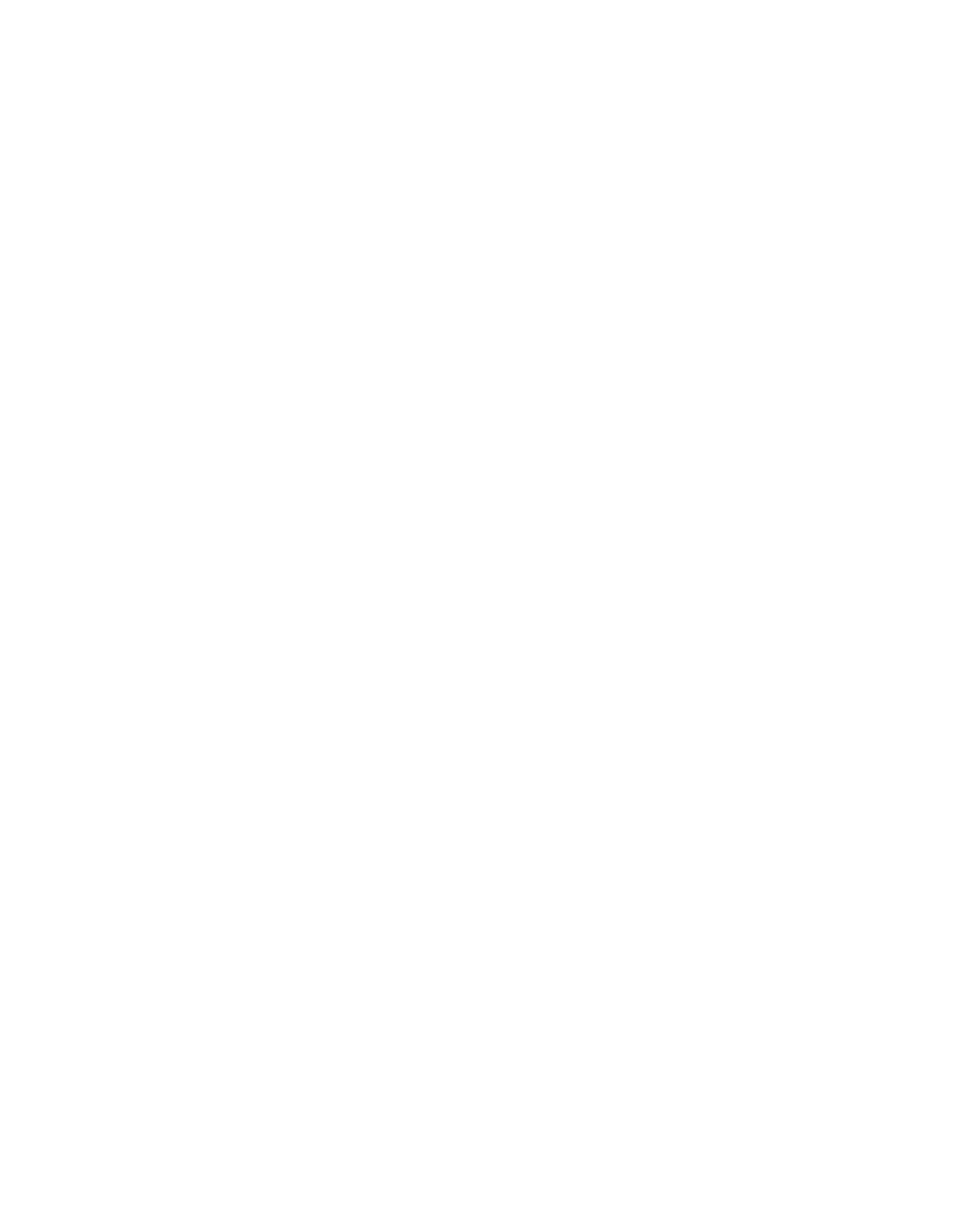# Contents

| Abstract                                                                  | $\overline{2}$ |
|---------------------------------------------------------------------------|----------------|
| Chapter 1. Introduction                                                   | $\sqrt{3}$     |
| Notation                                                                  | $\sqrt{3}$     |
| 1.1.<br>The space BMO                                                     | 3              |
| 1.2.<br>The Hardy-Littlewood Maximal Operator and the Strong Maximal      |                |
| Operator                                                                  | 4              |
| Overview of the Thesis<br>1.3.                                            | $\overline{5}$ |
| Acknowledgement<br>1.4.                                                   | 6              |
| Chapter 2. The Weak-type Estimate of Hardy-Littlewood Maximal Function    | $\overline{7}$ |
| 2.1. Vitali Covering Lemma                                                | $\overline{7}$ |
| The Boundedness of Hardy-Littlewood Maximal Function on $L_p$<br>2.2.     | 8              |
| Chapter 3. Weighted Inequalities                                          | 10             |
| Muckenhoupt Weights<br>3.1.                                               | 10             |
| Coifman-Rochberg Proposition<br>3.2.                                      | 13             |
| The Logarithm of Muckenhoupt weights<br>3.3.                              | 14             |
| The Boundedness of the Hardy-Littlewood Maximal Operator on<br>Chapter 4. |                |
| <b>BMO</b>                                                                | 17             |
| Commutation Lemma and Proof of the Main Result<br>4.1.                    | 17             |
| 4.2.<br>Question: The Boundedness of the Strong Maximal Function          | 18             |
| Chapter 5. Behaviors of the Strong Maximal Function                       | 19             |
| The Boundedness of the Strong Maximal Function on $L_p$<br>5.1.           | 19             |
| 5.2.<br>Equivalent Problems                                               | 20             |
| Soria's Counterexample<br>5.3.                                            | 20             |
| Attempts to Make a Strong Muckenhoupt Weight Counterexample<br>5.4.       | 22             |
| Bibliography                                                              | 25             |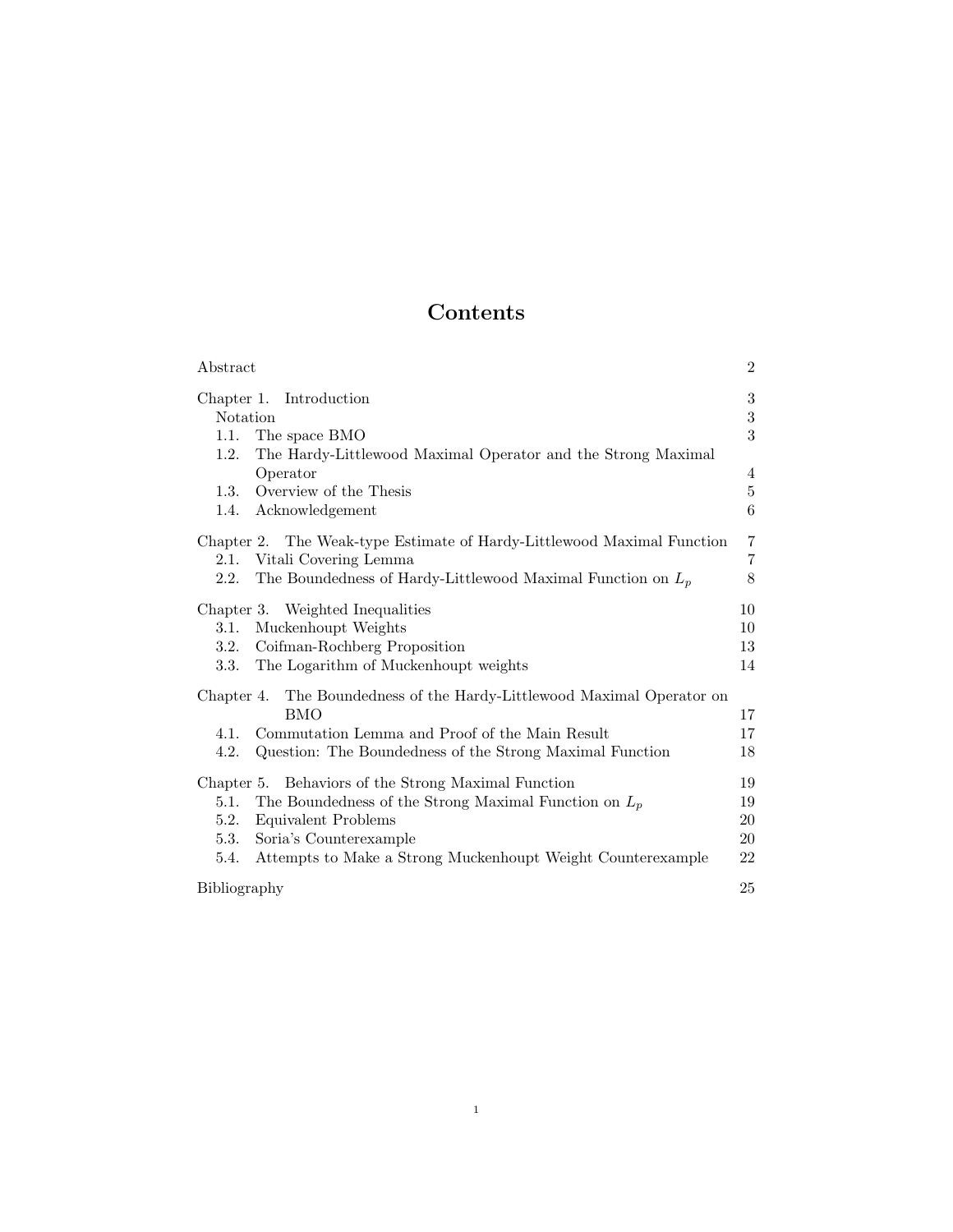### Abstract

In this thesis, we present the space BMO, the one-parameter Hardy-Littlewood maximal function, and the two-parameter strong maximal function. We use the John-Nirenberg inequality, the relation between Muckenhoupt weights and BMO, and the Coifman-Rochberg proposition on constructing  $A_1$  weights with the Hardy-Littlewood maximal function to show the boundedness of the Hardy-Littlewood maximal function on BMO. The analogous statement for the strong maximal function is not yet understood. We begin our exploration of this problem by discussing an equivalence between the boundedness of the strong maximal function on rectangular BMO and the fact that the strong maximal function maps  $A_{\infty}$ weights into the  $A_1$  class. We then extend a multiparameter counterexample to the Coifman-Rochberg proposition proposed by Soria (1987) and discuss the difficulties in modifying it into a  $A_{\infty}$  counterexample that would disapprove the boundedness of the strong maximal function.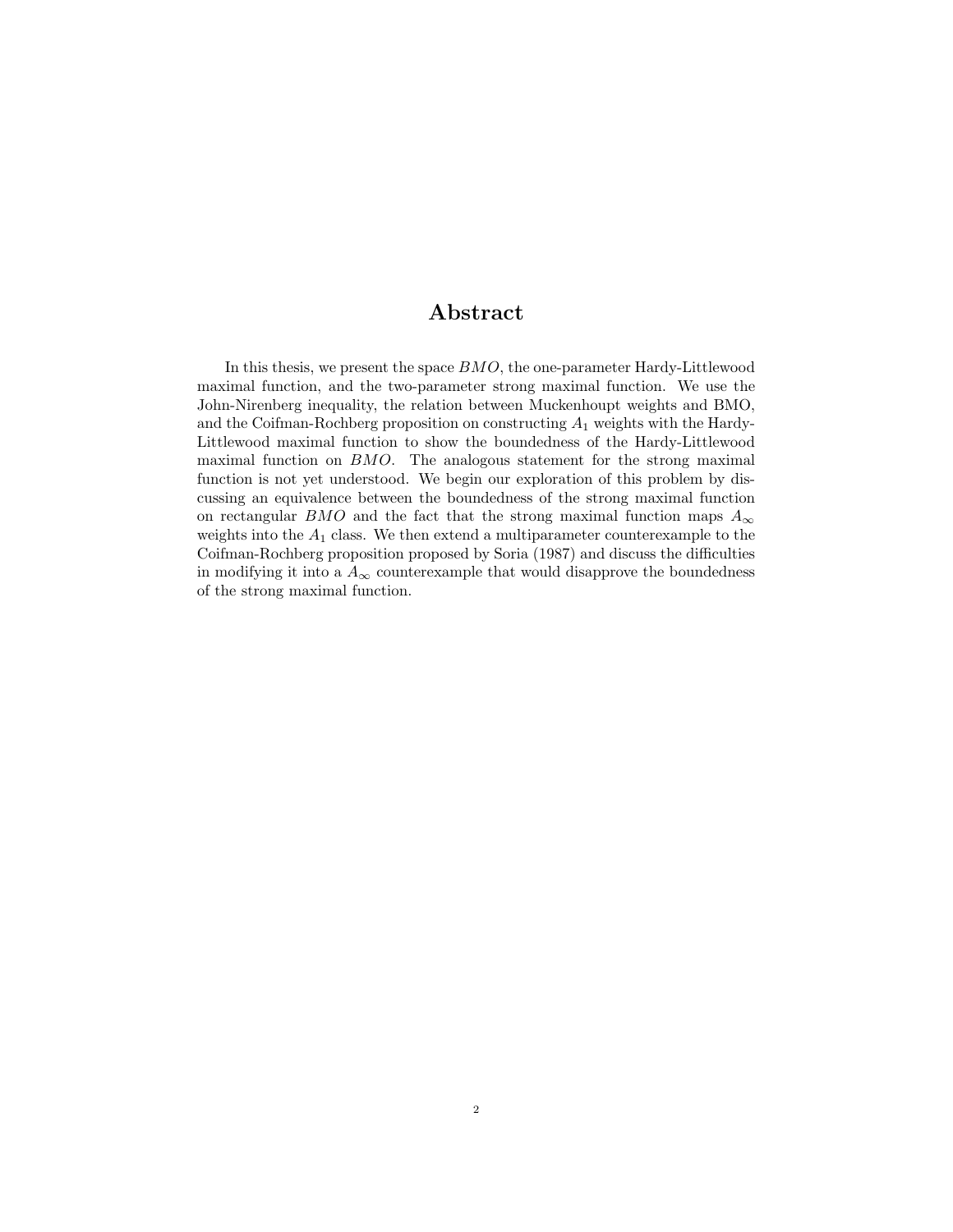### CHAPTER 1

### Introduction

### Notation

|E|: Lebesgue measure of a set  $\mathbf{E} \in \mathbb{R}^d$ .

 $B(x,r)$ : open balls of radius r centered at  $x \in \mathbb{R}^d$ , i.e.  $\{y \in \mathbb{R}^d \mid |x-y| < r, r > 0\}$ .  $\alpha B(x,r) = B(x,\alpha r).$ 

 $f_B$ : mean value of function f over ball B, i.e.  $\frac{1}{|B|} \int_B f(x) dx$ .

 $w(E)$ :  $\int_E w(x)dx$ , w is a nonnegative locally integrable function.

 $L^p(\mathbb{R}^d)$ : Banach Space of functions such that

$$
\|f\|_{L^p} \coloneqq \int\limits_{\mathbb{R}^d} |f^p|^{\frac{1}{p}} \, dx < \infty, \text{ where } 1 \leq p < \infty.
$$

 $L^{\infty}(\mathbb{R}^d)$ :  $f : \mathbb{R} \to \mathbb{R}$  such that  $||f||_{\infty} := \operatorname{ess} \sup |f(x)| < \infty$ . p': conjugate opponent of  $p: \frac{1}{q}$  $\frac{1}{p'}+\frac{1}{p}$  $\frac{1}{p} = 1 \; (p > 1).$  $type(p, q)$ : for operator  $T$ ,  $||Tf||_q \leq A||f||_p$ ,  $1 \leq p \leq \infty$ ,  $1 \leq q \leq \infty$ , and A does not depend on f, i.e. T is bounded from  $L_p$  to  $L_q$ .

#### 1.1. The space BMO

The Banach space of function of bounded mean oscillation (abbreviated as BMO) was first introduced by John in 1961, when he studied rotation and strain in elasticity theory.

**Definition.** (BMO function) Let f be a locally integrable function on  $\mathbb{R}^d$ . f is said to be in the space BMO, if there exists a constant A such that

$$
\sup_B \frac{1}{|B|} \int\limits_B |f(x) - f_B| \ dx < A
$$

where the supremum is taken over all balls  $B$  in  $\mathbb{R}^d$ . The smallest A that satisfies the property is denoted as  $||f||_{BMO}$  or  $||f||_*$ , the norm of f in space BMO.

Note that constant functions have zero *BMO* norm where  $f(x) = f_B$  for all  $B \ni x$ ; in fact one considers the equivalence classes of functions modulo additive constants. Further, the definition is equivalent when we replace balls with cubes. Any bounded functions are in BMO but the converse is false (e.g.,  $log(|x|)$  is in BMO. See [12] for details.) Precisely, for  $f \in L_{\infty}$ , using the triangle inequality,  $||f||_* \leq 2||f||_{\infty}$ , therefore  $L_{\infty} \subset BMO$ .

John and Nirenberg later proved the John-Nirenberg inequality, demonstrating that the percentage of any cube on which a BMO function differs by more than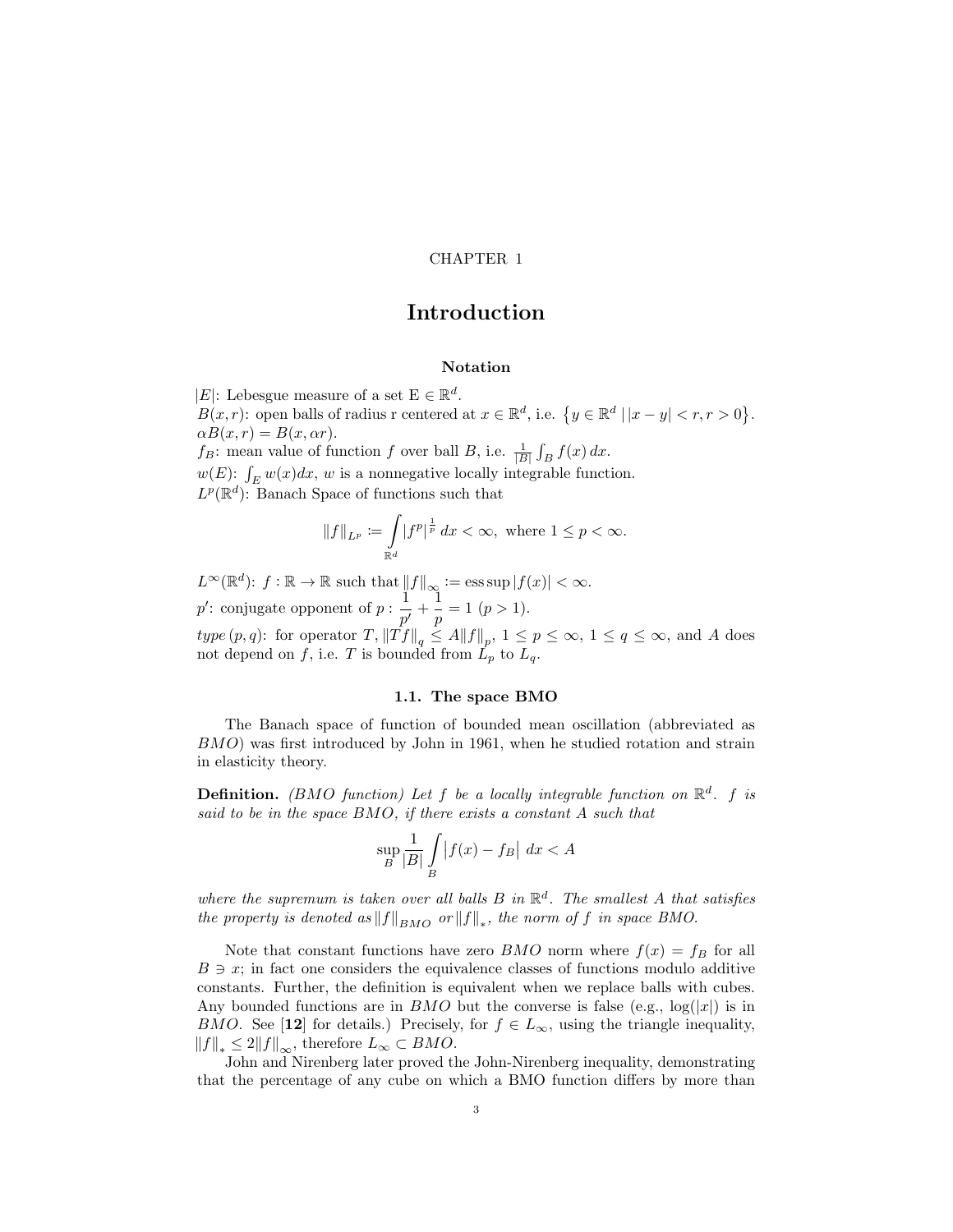$\lambda$  from its mean decreases exponentially dependent on that constant. So BMO is also called the John-Nirenberg space.

**Proposition 1.** (The John–Nirenberg Inequality) [7] If  $f \in BMO$ , and  $\lambda > 0$ , for all cubes Q in  $\mathbb{R}^d$ , there exist constants  $c_1$ ,  $c_2$  such that

$$
\left| \left\{ x \in Q \mid \left| f - f_Q \right| > \lambda \right\} \right| \leq c_1 |Q| e^{\frac{-c_2 \lambda}{\|f\|_{*}^2}}
$$

Here we omit the proof of the above proposition. However, the BMO function actually satisfies a stronger type of inequality that holds for every  $p < \infty$ , and a limiting version of its exponential integrability [11] [5]. The following corollary gives a more precise statement of this assertion.

Corollary 1.1.1. If  $f \in BMO$ , then:

(1) For every  $0 < p < \infty$ :

$$
||f||_{*,p} := \sup \{ \frac{1}{|B|} \int\limits_B |f(x) - f_B|^p dx \}^{\frac{1}{p}} \le C_p ||f||_*
$$

where  $C_p$  does not depend on f.

(2) For every  $\lambda$  such that  $0 < \lambda < \frac{1}{2^{d+1}e||f||_*}, d$  is dimension

$$
\sup \frac{1}{|B|} \int\limits_B e^{\lambda |f(x)-f_B|} dx < \infty
$$

### 1.2. The Hardy-Littlewood Maximal Operator and the Strong Maximal Operator

The Hardy-Littlewood maximal operator and its variants, along with so-called square functions and singular integrals, form the central objects of study in harmonic analysis [12]. It is defined as follows.

**Definition.** Let f be a locally integrable function on  $\mathbb{R}^d$ . The (uncentered) Hardy-Littlewood maximal function is given by

$$
Mf(x) := \sup_{x \in Q} \frac{1}{|Q|} \int_{Q} |f(x)| dx,
$$

where the supremum is taken over cubes containing x with sides parallel to the axes.

The Hardy-Littlewoord maximal operator has a wide variety of applications. For example, using the Vitali Covering Lemma that we will show in section 2.1, one can give a quick proof of the Lebesgue differentiation theorem that for almost every point, the value of an integrable function is the limit of infinitesimal averages taken about the point [12].

The properties of the one-parameter Hardy-Littlewood maximal operator M have been well studied, but there is still ongoing research to understand how multiparameter versions (that is, versions where the supremum is taken over multiparameter families of geometrical objects) of the operator behave. The one we are interested in is called the *strong maximal function*  $M_s$ , where the operator takes in f as a function of  $\vec{x} \in \mathbb{R}^2$  and the supremum is taken over rectangles with sides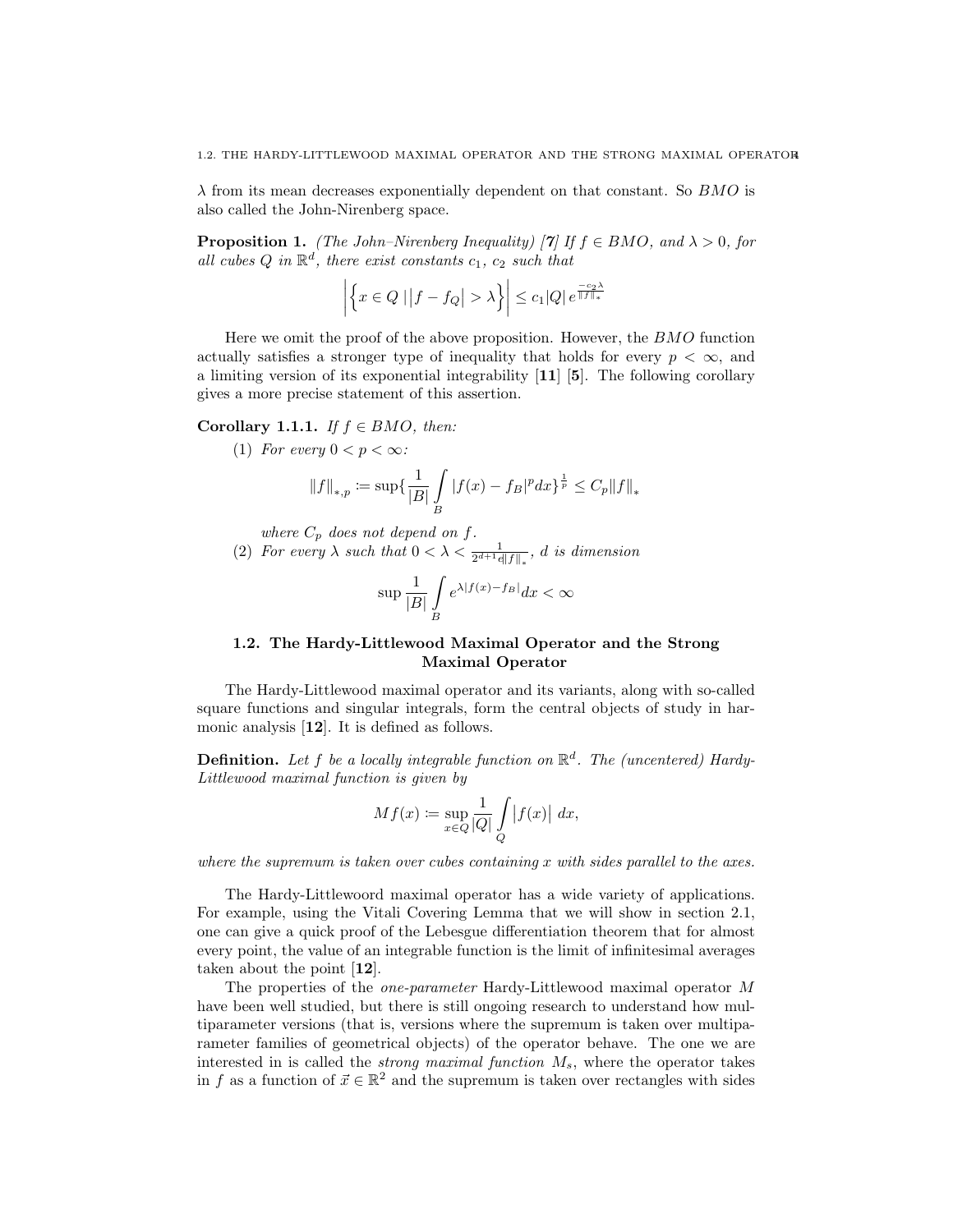parallel to axes. The function space analogous to BMO is taken to be rectangular BMO (denoted  $bmo(\mathbb{R}^2)$ ).

#### 1.3. Overview of the Thesis

The purpose of this thesis is to understand the behavior of the one-parameter Hardy-Littlewood maximal function and its two-parameter generalization, the strong maximal function, on the space BMO of functions of bounded mean oscillation. The Hardy-Littlewood maximal function and its generalizations, because of their tight relation with so-called singular integrals (operators that can be realized as a convolution with a singular kernel), are some of the most central and studied constructions in harmonic analysis. In this thesis, chapters 2, 3, and 4 will present the one-parameter results and chapter 5 will focus on the multiparameter case.

In chapter 2, we will begin with the Vitali Covering Lemma, a result of the engulfing property of balls (or cubes). The lemma has two important consequences for the Hardy-Littlewood maximal operator: the weak-type  $(1,1)$  estimate and the strong-type  $(p, p)$  estimate via interpolation of the weak-type one.

In chapter 3, we then will discuss the boundedness of M on  $L_p(wdx)$  if we insert a weight  $w$  (non-negative locally integrable function) into our measure. This question turns out to be closely related to the study of Muckenhoupt weights  $A_n$ . We will show the weights that make M bounded on  $L_p(wdx)$  are exactly the  $A_p$ weights. Then we will utilize two important properties of  $A_p$  weights to prove the boundedness of  $M$  on  $BMO$ , but we will build up some machinery to get us there. The first property is the Coifman-Rochberg proposition that the fractional power of the maximal function applied to any locally integrable function is an  $A_1$  weight, which in turn implies M maps any  $A_p$  weight into an  $A_1$  weight (a special limiting class of weights). The second useful fact is that the logarithm of any  $A_p$  weight is in BMO.

If f is a BMO function, suppose we can control the value of  $Mf$  by the logarithm of some  $A_p$  weight, maybe in conjunction with some other obvious  $BMO$ function. This is exactly what Ou's commutation lemma says; and as a consequence, we are able to show that  $M$  is bounded on  $BMO$ . In chapter 4, we will present the proof of this main result, where we will integrate the results developed in chapter 3.

In chapter 5, we will explore the multiparameter maximal function following a similar mindset to that shown in the one-parameter result. In this paper, we mainly focus on the two-dimensional rectangles with sides parallel to the axes as the multiparameter object. We will first provide the definitions of the multiparameter analogues of the maximal function, bounded mean oscillation, and Muckenhoupt weights, namely the strong maximal function  $M_s$ , rectangular  $bmo$ , strong  $A_p$  weights  $A_p^*$ , respectively. We will also show that rectangles have an alternative covering lemma, which only gives the weak-type estimate of  $M_s$  from the Orlicz space  $L(\log L)^{d-1}$  to  $L^{1,\infty}$ .

We then will continue our discussion of  $M_s$  by working on some open questions. Even though less is known for the boundedness of  $M_s$  on  $bmo$ , this problem is equivalent to the behavior that  $M_s$  maps  $(A^*_{\infty})$  into a  $A^*_1$ . However, still little is known about this conjecture. For our exploration, we will first explain a counterexample constructed by Soria showing that the Coifman-Rochberg proposition does not hold for the strong maximal function. In order to disprove the conjecture, we attempted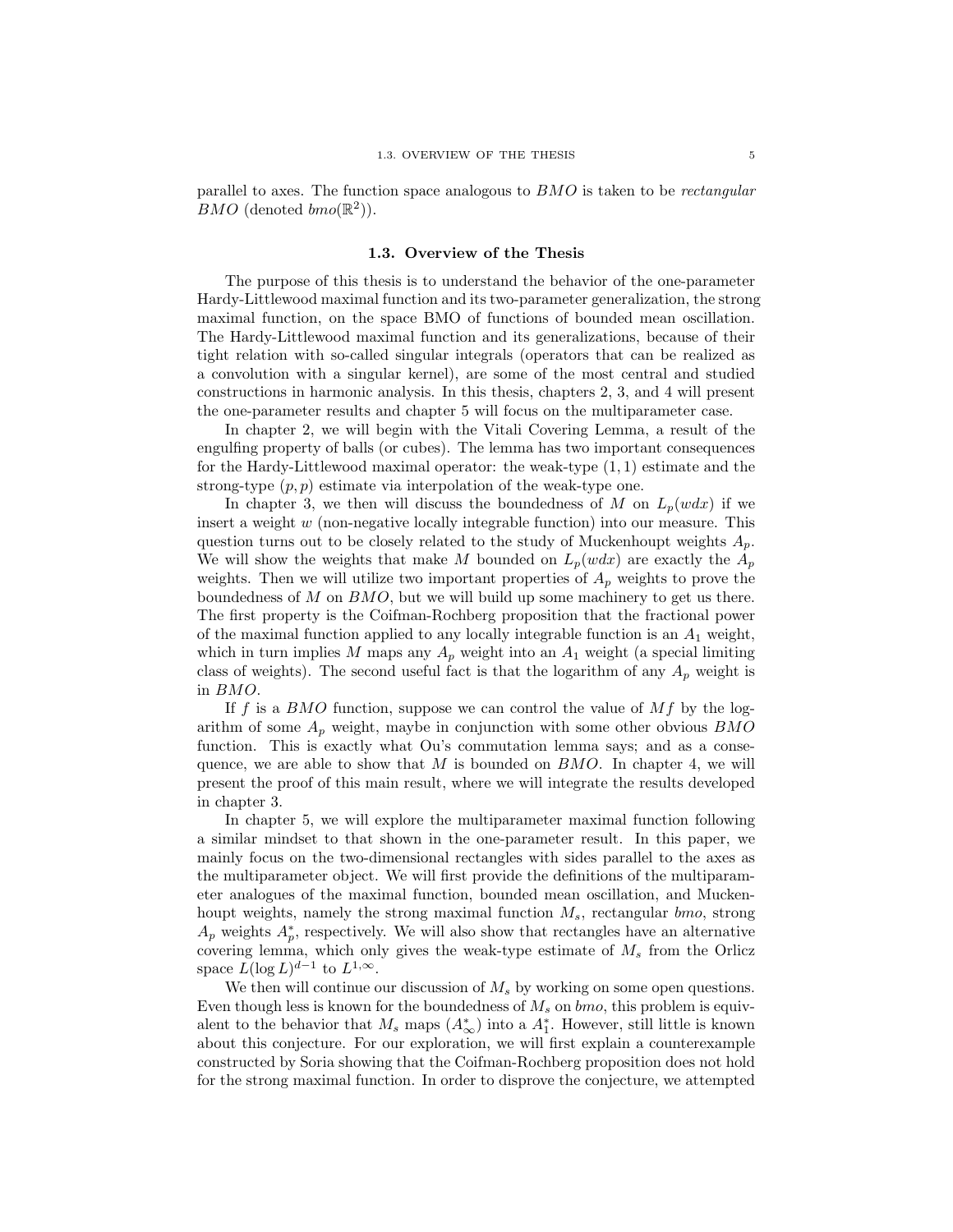### 1.4. ACKNOWLEDGEMENT 6

to construct an  $A^*_{\infty}$  weight counterexample by modifying Soria's example, but in this respect we were unsuccessful. At the end of this chapter, we will discuss the reason why this problem is inherently difficult.

### 1.4. Acknowledgement

I would like to thank Professor Winston Ou for his academic guidance, patient mentorship, and all words of encouragement throughout my college. He not only graciously took me on as his thesis student, but has continued to push me to complete my best work. I would also like to thank Professor Chiu-Yen Kao for reading my draft and making many useful suggestions. Finally, I would like to express my appreciation for my family and friends who have supported me throughout this year.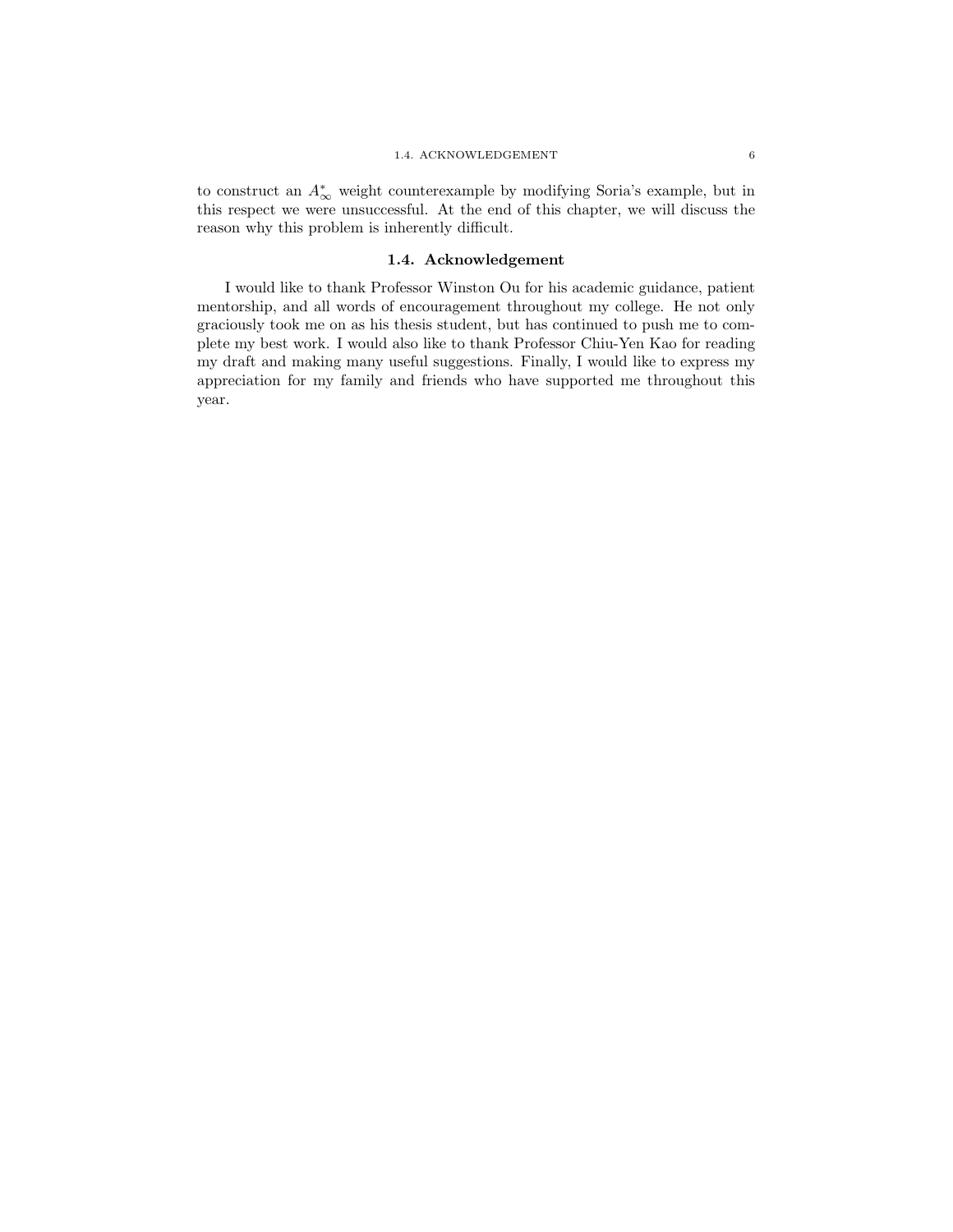### CHAPTER 2

# The Weak-type Estimate of Hardy-Littlewood Maximal Function

To give some sense of the distinction between the one-parameter and the twoparameter strong maximal functions, we begin with the Vitali Covering Lemma of the geometric objects defined in  $M$ , namely balls or cubes. We then show the weak type  $(1, 1)$  estimate of M using the covering lemma and provide the proof of the lemma to highlight the engulfing property and the doubling property. Lastly, we prove that  $M$  is bounded on  $L^p$ .

**Proposition 2.** (Weak Type  $(1,1)$  Estimate for Hardy-Littlewood Maximal Function) For a given constant  $\alpha$ , let  $E_{\alpha} := \{x \mid Mf(x) > \alpha\}$ . There exists a constant c satisfying,

$$
|E_{\alpha}| \leq \frac{c}{\alpha} ||f||_{L^{1}} \quad (weak (1,1) \, condition).
$$

### 2.1. Vitali Covering Lemma

**Lemma 2.1.1.** (The Vitali Covering Lemma) Let  $E \subset \mathbb{R}^d$ . Given any finite collection of balls,  $E = \bigcup_{n=1}^{\infty}$  $\bigcup_{i=1}$   $B_i$ , then exists a disjoint subcollection  $B_{n_1}, B_{n_2}, \cdots, B_{n_k}$ of these balls which satisfy

$$
c|E| \le \sum_{i=1}^k |B_{n_i}|
$$

where c is a universal constant.

The lemma implies the weak type  $(1, 1)$  estimate as follows. If  $x \in E_\alpha$ , namely  $Mf(x) > \alpha$ , given  $E_{\alpha}$  is open, there exists a ball B containing x such that  $\frac{1}{|B|}$ Z B  $|f| dx > \alpha$ . Every point in this ball is in  $E_{\alpha}$ , since for any point  $x_o$  in the ball  $Mf(x_o) \geq \frac{1}{|B|} \int |f| dx \geq \alpha$ . One can thus obtain a collection of balls that satisfy  $\bigcup B_i = E_\alpha$ . Applying the covering lemma, there exists a subcollection of balls such that

$$
|E_{\alpha}| \leq c \sum_{k} |B_{n_i}|.
$$

In addition, for each ball  $B_{n_i}$ ,  $\frac{1}{|B|}$  $|B_{n_i}|$ Z  $B_{n_i}$  $|f| dx > \alpha$ ; so  $\frac{1}{x}$ α Z  $B_{n_i}$  $|f| dx > |B_{n_i}|.$  Thus,  $|E_{\alpha}| < \frac{c}{c}$ α  $\sum$ i Z  $B_{n_i}$  $|f|dx \leq \frac{c}{\epsilon}$ α Z  $\mathbb{R}^d$  $|f|$  dx,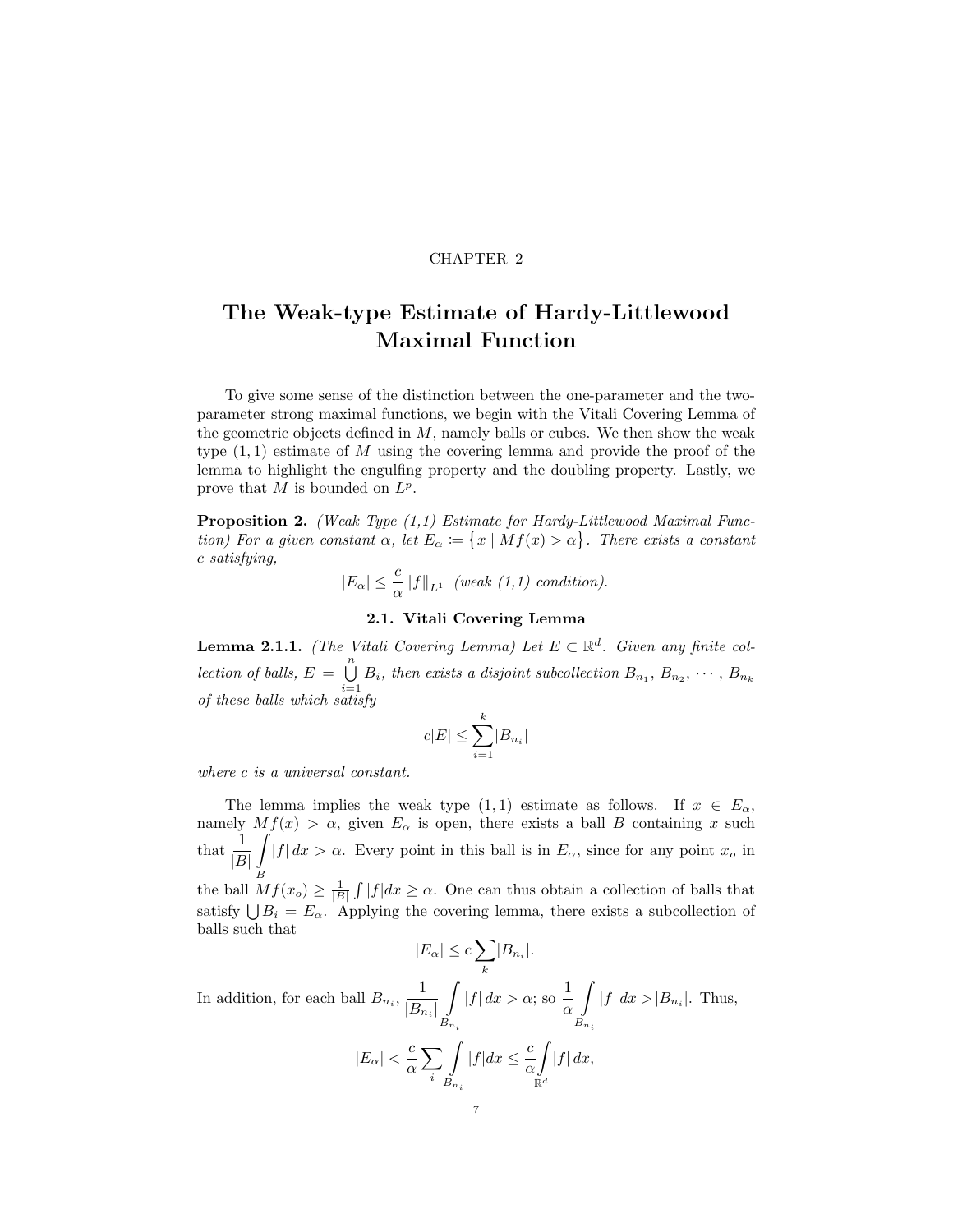and then we get the proposition.

PROOF OF LEMMA. One can select the biggest ball in the collection, denote it as  $B_{n_1}$ , and then remove all other balls that intersect with  $B_{n_1}$ . Repeat this procedure until one runs out of balls. After this greedy algorithm, one ends up with a subcollection of disjoint balls, namely  $B_{n_1}, B_{n_2}, \cdots, B_{n_k}$ , and each ball in  $B_i$  is either selected or removed. If one expands the radius of each ball in  $B_{n_i}$  by a factor of 3, each ball in  $B_i$  that has been removed is covered by some ball in  $3B_{n_i}$ , consequently

$$
E=\bigcup B_i\subseteq \bigcup 3B_{n_i}.
$$

Since all balls in  $B_{n_i}$  are disjoint,  $|\bigcup B_{n_i}| = \sum |B_{n_i}|$ , so

$$
|E| \le \left| \bigcup_{i=1}^k 3B_{n_i} \right| \le \sum_{i=1}^k |3B_{n_i}| \le 3^d \sum_{i=1}^k |B_{n_i}|,
$$

where d is the dimension of the set. Thus the claim follows with an universal constant of  $\frac{1}{3^c}$  $\frac{1}{d}$ .

The Vitali Covering Lemma can be generalized by using other objects like cubes. The main properties of those objects are the engulfing property and the doubling property. Engulfing property states that if two balls (or cubes) intersect, one is contained in some dilated form of the other one. The doubling property simply allows us to exploit the first property. In the proof of lemma, to cover all the removed balls that intersect with the selected one, we can choose the constant 3 that works for any size of balls. However, this does not apply to the rectangles used to define  $M_s$ . If two rectangles intersect, i.e.  $R_1 \cap R_2 \neq \emptyset$ , but one cannot obtain a fixed constant c like 3 such that  $R_1 \subset cR_2$  for all possible rectangles. For example, one can consider  $R_1$  as an arbitrarily narrow and long rectangle and  $R_2$  as a cube, so that one cannot find a constant factor to expand the sides of  $R_1$  to cover  $R<sub>2</sub>$ . However, rectangles do satisfy another covering lemma, and we will discuss it further in chapter 5.

#### 2.2. The Boundedness of Hardy-Littlewood Maximal Function on  $L_p$

The weak-type estimate has powerful consequence as it implies the strong-type estimate of M. Next theorem says that M is bounded on any  $L_p$  space where  $p > 1$ .

**Theorem 2.2.1.** (Boundedness of M on  $L_p$ ) Suppose  $f \in L^p$  with  $1 < p \leq \infty$ , then  $\|Mf\|_{L^p} \leq C_p \|f\|_{L^p}$ , where  $C_p$  depends on p but not on f.

To start off the proof, it is easy to see that M is bounded on  $L^{\infty}$  (type  $(\infty, \infty)$ ). If  $|f|$  is bounded by some constant, certainly all averages of  $|f|$  are still bounded by the same constant. When  $1 < p < \infty$ , the proof combines the weak-type (1,1) estimate,  $L^{\infty}$  boundedness, and Marcinkiewicz interpolation [13].

PROOF. To prove  $Mf \in L^p$ , we make a stronger version of the weak-type inequality:

(2.2.1) 
$$
|\{x : Mf(x) > \alpha\}| \leq \frac{2c}{\alpha} \int\limits_{|f| > \frac{\alpha}{2}} |f| dx
$$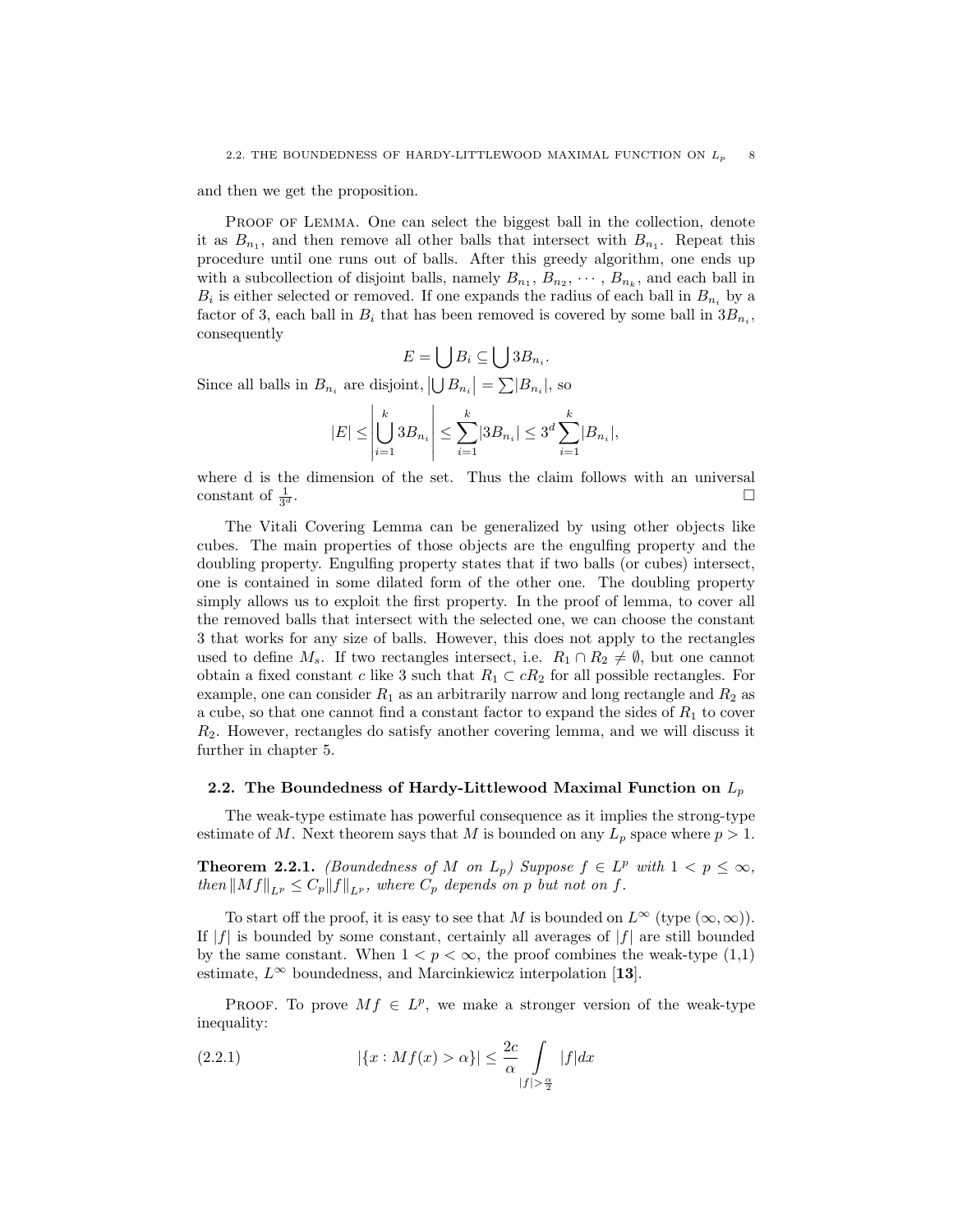for all  $\alpha > 0$ . Decompose  $f = f_1 + f_{\infty}$ , where

$$
f_1(x) = \begin{cases} f(x), & \text{if } |f(x)| > \frac{\alpha}{2} \\ 0, & \text{otherwise} \end{cases}
$$

and similarly,

$$
f_{\infty}(x) = \begin{cases} f(x), & \text{if } |f(x)| \le \frac{\alpha}{2} \\ 0, & \text{otherwise} \end{cases}
$$

So we have  $f_1 \in L_1$  and  $f_{\infty} \in L_{\infty}$ . By the sub-additivity of M, we have  $Mf$  <  $Mf_1 + Mf_{\infty}$ . Given that  $f_{\infty}$  is essentially bounded by  $\frac{\alpha}{2}$ , so  $Mf \lt Mf_1 + \frac{\alpha}{2}$ . Since  ${x : Mf(x) > \alpha} \subset {x : Mf_1(x) > \frac{\alpha}{2}}$ , apply weak-type estimate to  $f_1$  to yield inequality (2.2.1). Now rewrite  $||Mf||_{L^p}$  with respect to  $\alpha$ ,

$$
\int |Mf|^p dx = p \int_{0}^{\infty} |Mf\rangle \propto |\alpha^{p-1} d\alpha
$$

Thus, apply inequality (2.2.1) to complete the proof,

$$
\int |Mf|^p \le 2cp \int \left(\int_0^{2|f|} \alpha^{p-2} d\alpha\right) |f| dx = \frac{cp}{p-1} 2^p \int |f|^p dx.
$$

The theorem holds with the constant  $C_p = \frac{p 2^p}{3^d (p-p)}$  $\frac{p^{2r}}{3^d(p-1)}$ , which only depends on p and dimension d.  $\square$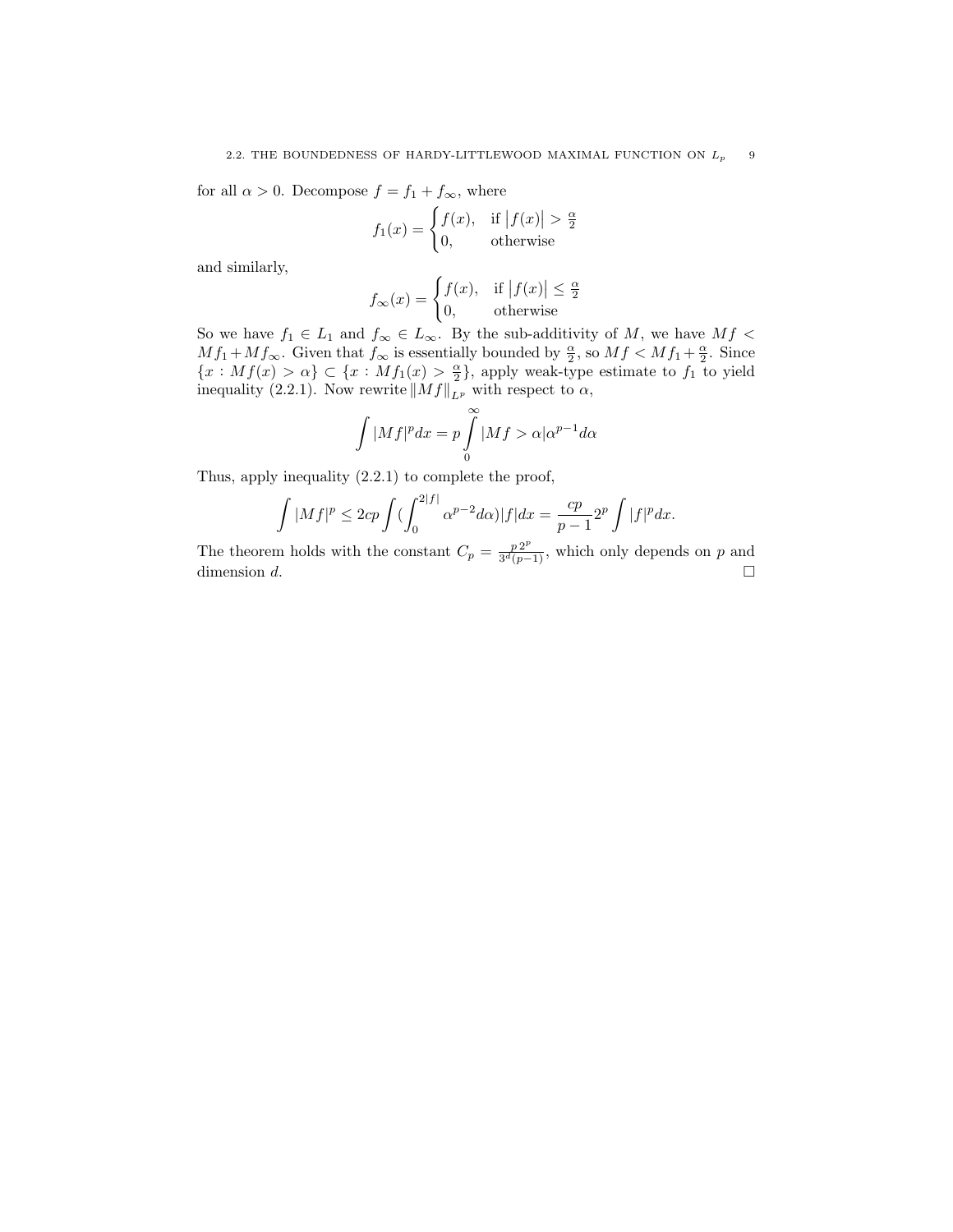### CHAPTER 3

### Weighted Inequalities

### 3.1. Muckenhoupt Weights

In Linear Algebra, we introduced the norm of a vector and then the weighted norm of a vector that is

$$
\|\vec{v}\|_{\vec{w}} = \langle \vec{v}, \vec{v} \rangle_{\vec{w}} = (\sum v_i^2 w_i)^{\frac{1}{2}} \text{ where } \vec{w} \ge 0.
$$

The weighted norm of a function  $f$  is defined similarly as

$$
||f||_{w} = _{w} = (\int |f|^{2}w)^{\frac{1}{2}},
$$

which can be considered as the weighted  $L_2$  norm of f. Having shown M is bounded on  $L_p$ , in other words, the  $L_p$  norm of Mf is bounded by the  $L_p$  norm of f, it is a natural question to ask: for what weights  $w(x)$  (locally integrable positive function) that M is bounded on  $L_p(wdx)$ , i.e. there exists a constant C that satisfies the following inequality,

(3.1.1) 
$$
\int |Mf(x)|^p w(x) dx \leq C \int |f(x)|^p w(x) dx.
$$

Surprisingly, the following weights turn out to provide the answer.

**Definition.** ( $A_p$  weight,  $p > 1$ ) For  $p > 1$ , a weight  $w \in A_p$  class if

(3.1.2) 
$$
A_p(w) := \sup_B \left(\frac{1}{|B|} \int_B w dx\right) \left(\frac{1}{|B|} \int_B w^{-\frac{1}{p-1}} dx\right)^{p-1} \leq \infty.
$$

 $A_p(w)$  is called the  $A_p$  characteristic where A is constant.

We remark that for  $p_1 < p_2$ , through simple calculation,  $A_{p_1} \subset A_{p_2}$ . Therefore, we denote by  $A_{\infty}$  the union of all  $A_p$  classes where  $p > 1$ . To build more intuition about the  $A_{\infty}$  weight, we give the following theorem of crucial characterizations of the class  $A_{\infty}$ .

Theorem 3.1.1. (R. Feferrman Notes) The following statements are equivalent:

- (0)  $w \in A_{\infty}$ .
- (1) There exists  $\epsilon > 0$  such that for any subset  $E \subseteq B$ , if  $\frac{|E|}{|B|} \ge \frac{1}{2}$ , then  $\frac{w(|E|)}{w(|B|)} \geq \epsilon.$
- (2) If  $\frac{|E|}{|B|} \leq \frac{1}{2}$ , then  $\frac{w(|E|)}{w(|B|)} \leq 1 \epsilon$ .
- (3) For all E, there exists a constant  $\delta$  such that

$$
\left(\int\limits_E w^{1+\delta} dx\right)^{\frac{1}{1+\delta}} \le C \int\limits_E w dx.
$$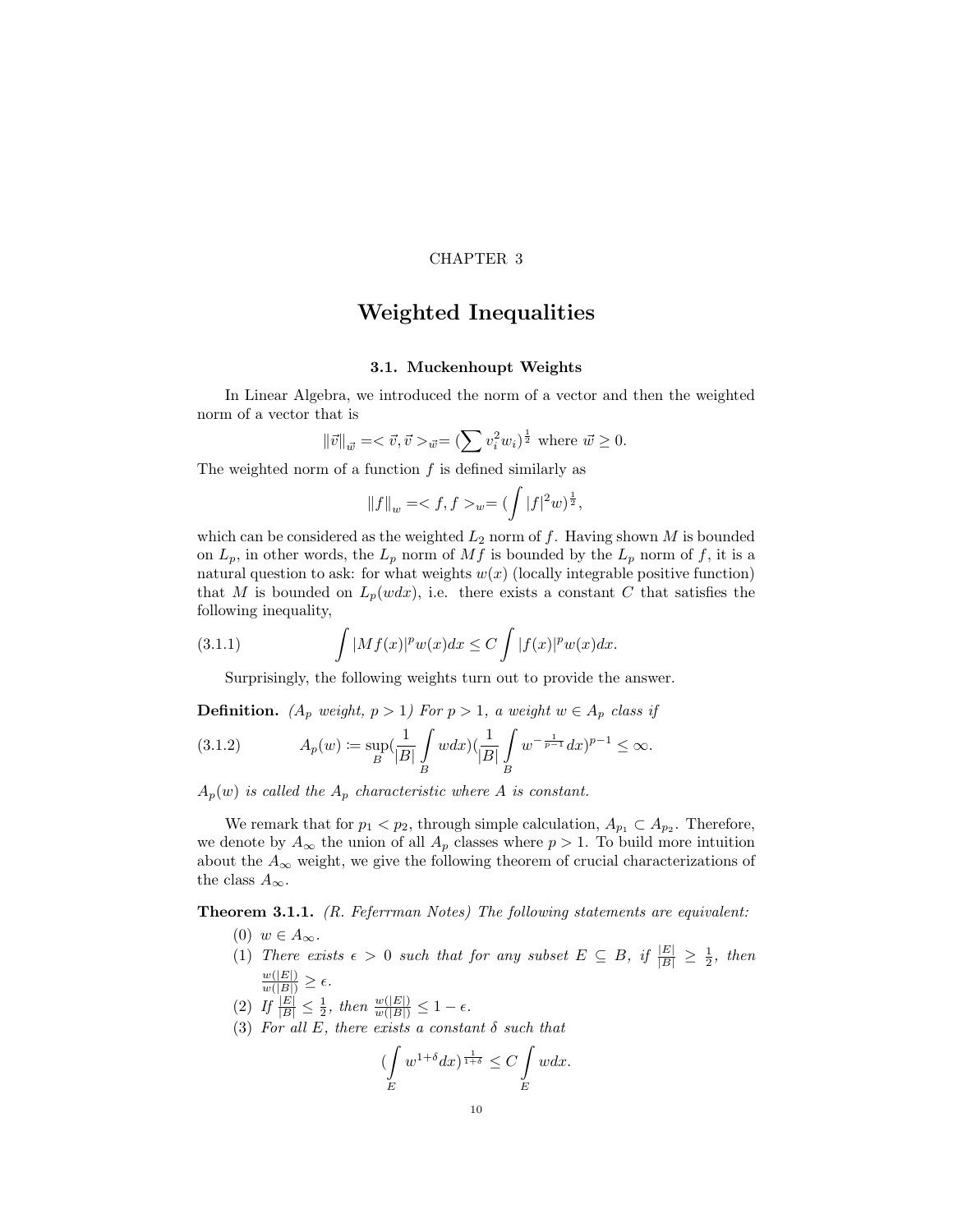- (4) For all  $E \subseteq B$ , there exists a  $C_{\eta}$  such that  $\frac{w(|E|)}{w(|B|)} \leq C_{\eta}(\frac{|E|}{|B|})$  $\frac{|E|}{|B|}$ )<sup>n</sup>, where  $\eta = \frac{1}{(1+\delta)'} = \frac{\delta}{1+\delta}.$
- (5)  $w \in A_p(\mathbb{R}^d)$  for some  $1 < p < \infty$ .
- (6) w satisfies a Reverse Jensen's inequality, namely

$$
\frac{1}{|B|}\int\limits_{B}w\leq Ce^{\frac{1}{|B|}\int\limits_{B}\log w}
$$

where we denote the smallest such C by  $A_{\infty}(w)$ . In fact,  $\lim_{p\to\infty}A_p(w) \to$ 

 $A_\infty(w)$ .

One can use any of above statements to check whether a weight is in  $A_{\infty}$  class. The statement (1) gives us an important observation: a  $A_{\infty}$  weight assigns to the subset  $E$  of a ball  $B$  a fair share of the weight of  $B$ ; "fair" in terms of the ratio of the Lebesgue measure of  $E$  and  $B$ . This observation combined with statement (3) also entails that a  $A_{\infty}$  weight does not grow or degenerate too quickly.

The set  $A_{\infty}$  of all  $A_p$  weights is also called Muckenhoupt weights, since Muckenhoupt proved that  $(3.1.1)$  is equivalent to  $(3.1.2)$ , i.e. the weights that make M bounded on  $L_p(wdx)(1 < p < \infty)$  are exactly the  $A_p$  weights [8]. The proof comes from the following important proposition.

**Proposition 3.** (Reverse Hölder inequality) If  $w \in A_{\infty}$ , there exists two constants  $s > 1$  and  $c > 0$  depending on w such that

(3.1.3) 
$$
\left(\frac{1}{|B|}\int_{B} w^s dx\right)^{1/s} \le \frac{c}{|B|}\int_{B} w dx
$$

for all balls  $B$ , i.e. w lies in the reverse Hölder class  $RH_s$ , where the Reverse Hölder characteristic, denoted as  $RH_s(w)$ , is defined to be the infimum of c.

Proposition 3 is a powerful tool that will be used in many proofs in this thesis. It also yields an important corollary that the  $A_p$  class of Muckenhoupt weight can always be improved.

Corollary 3.1.1. If  $w \in A_p$  where  $1 < p < \infty$ , then there exists a  $p_1 < p$  such that  $w \in A_{p_1}$ 

PROOF. For  $w \in A_p$ ,  $\sigma = w^{-\frac{p'}{p}}$ .  $A_p(w)^{\frac{1}{p}} = A_{p'}(\sigma)^{\frac{1}{p'}}$ , so  $\sigma$  is in  $A_{p'} \subset A_{\infty}$ . The Reverse Hölder inequality tells us that for some  $s > 1$ ,

$$
\left(\frac{1}{|B|}\int\limits_B \sigma^s dx\right)^{1/s} \leq \frac{c}{|B|}\int\limits_B \sigma dx.
$$

Let  $1 < p_1 < p$  satisfy  $s = \frac{p'_1}{p_1} \frac{p}{p'}$ , and the inequality translates into

$$
(\frac{1}{|B|}\int\limits_{B} w^{\frac{-p'_1}{p_1}} dx)^{\frac{p_1}{p'_1}} \leq (\frac{C}{|B|}\int\limits_{B} w^{\frac{-p'}{p}} dx)^{\frac{p}{p'}}
$$

Then multiply both sides by  $\frac{1}{|B|} \int$  $\int\limits_B w(x)$  to see that we have  $w \in A_{p_1}$ 

. — П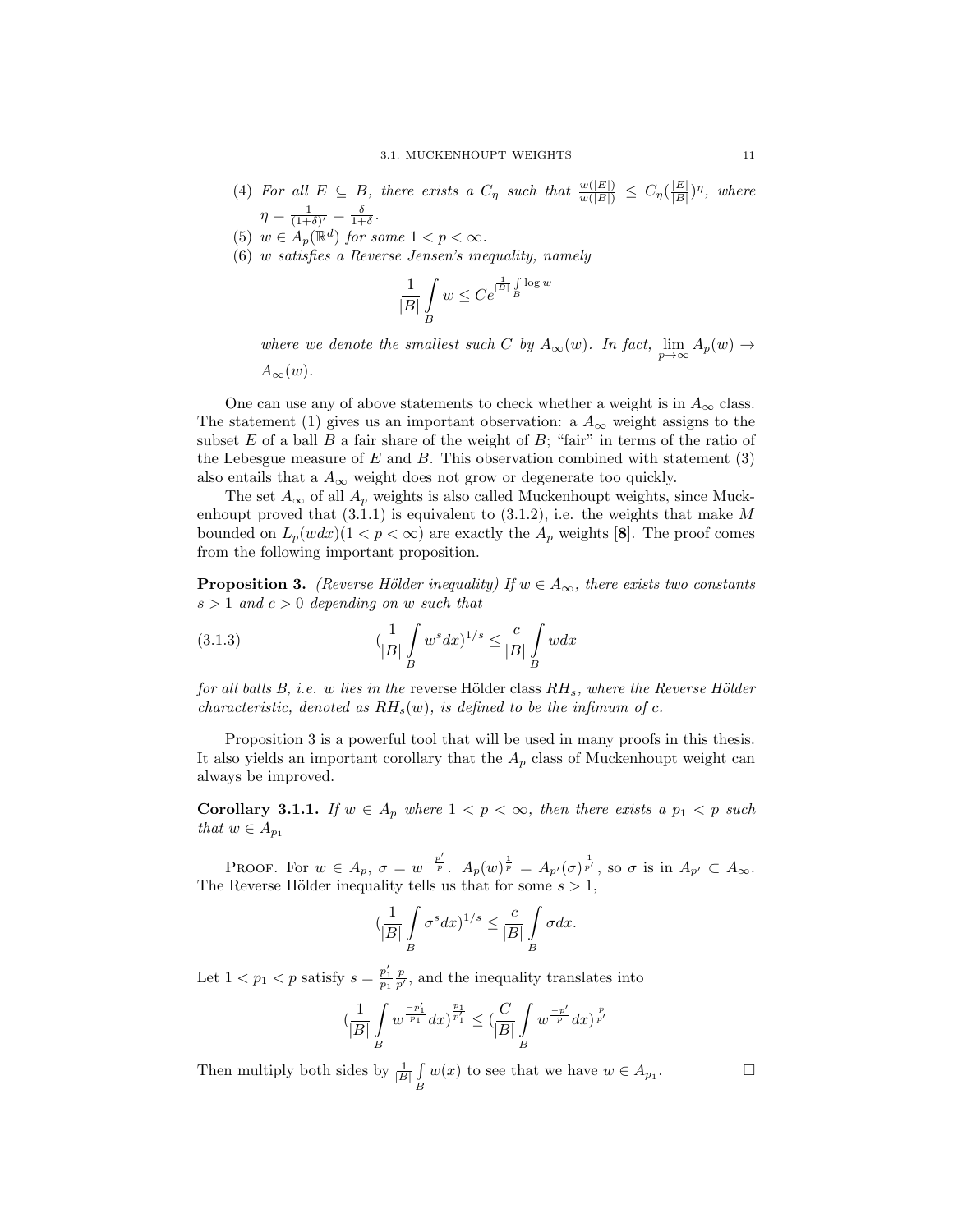**Theorem 3.1.2.** Suppose  $1 < p < \infty$  and w is a nonnegative integrable function. Then, for all  $f \in L^p(w(x)dx)$ , there exists a constant C such that

$$
\int (Mf(x))^p w(x) dx \le C \int |f(x)|^p w(x) dx,
$$

if and only if  $w \in A_n$ .

 $(3.1)$ 

PROOF OF THEOREM. Suppose  $(3.1.1)$  holds for a locally integrable function  $f = w^{-\frac{1}{p-1}} \chi_B$ . By definition of M, for all  $B \ni x$ ,  $Mf(x) \geq \frac{1}{|B|} \int$ B  $w^{-\frac{1}{p-1}}dx$ . Then, rewriting the inequality  $(3.1.1)$  in  $w$ ,

$$
\left(\frac{1}{|B|}\int\limits_B w^{\frac{-1}{p-1}}dx\right)^p \int\limits_B wdx \le \int (Mf)^p wdx
$$
  
1.4)  

$$
\le C \int\limits_B w^{\frac{-p+(p-1)}{p-1}}dx
$$
  

$$
= C \int\limits_B w^{-\frac{1}{p-1}}dx.
$$

Dividing both sides by  $|B|$  and rearranging the terms, we obtain

$$
\left(\frac{1}{|B|}\int\limits_B w^{\frac{-1}{p-1}}dx\right)^{p-1}\frac{1}{|B|}\int\limits_B wdx\leq C
$$

Thus  $f$  satisfies the  $A_p$  condition.

For the reverse direction, if  $w \in A_p$ , we claim that M satifies a weak-type  $(L^p(wdx), L^p(wdx))$  condition, i.e.

$$
|\{x : M(f)w > \alpha\}| \le \frac{C}{\alpha^p} \int |f(x)|^p w dx
$$
 for all  $\alpha > 0$ 

We define  $M_w$  by

$$
M_w f(x) := \sup_B \frac{1}{\int_B w(x) dx} \int_B |f(y)|^p w(y) dy.
$$

Recall the weak-type  $(1,1)$  estimate of M, for any  $a > 0$ ,

$$
|\{x: M_w(f) > \alpha\}| \leq \frac{C}{\alpha} \int |f(x)| w(x) dx
$$

Replace f with  $|f|^p$  and  $\alpha$  with  $\alpha^p$ ,

$$
|\{x: M_w(|f|^p) > \alpha^p\}| \le \frac{C}{\alpha^p} \int |f(x)^p| w(x) dx
$$

If  $w \in A_p$ , The condition  $A_p$  is exactly when the  $p^{th}$  power of the mean value of  $f_B$ is bounded by the mean value of  $f^p$  with respect to  $w(x)dx$ , namely,

$$
(f_B)^p \le \frac{c}{\int_B w(x)dx} \int_B f^p w dx
$$
, where *c* is constant.

Take the supremum of all balls B on both sides, the inequality translates into

$$
(Mf(x))^p \le cM_w(|f|^p).
$$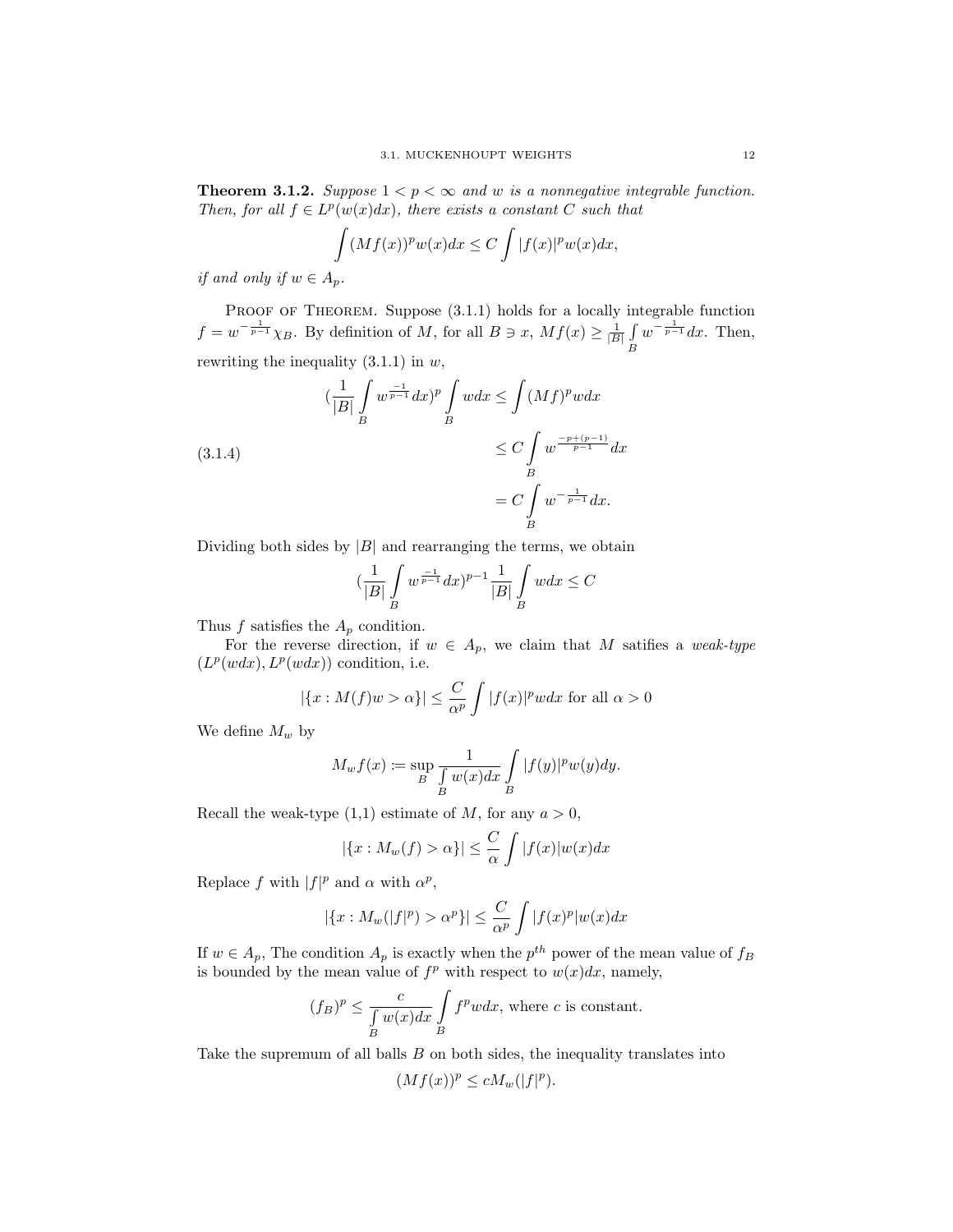$|\{x: M(f)w > \alpha\}| \subset |\{x: M_w(|f|^p) > \alpha^p\}|$ , thus the weak type estimate holds. Then from above corollary,  $w \in A_{p_1}$  for some  $p_1 < p$  and satisify the weak type estimate on  $L^{p_1}(wdx)$ . Simialr to the proof of the boundedness of M on  $L^p$ , using Marcinkiewicz interpolation together with the boundedness of  $L^{\infty}(wdx)$ , we are able to conlcude that M is bounded on  $L^p(wdx)$ .

### 3.2. Coifman-Rochberg Proposition

Now let us consider another limiting case of  $A_p$  classes. We define the  $A_1$  class as all weights w, for which there exists a constant C such that  $Mw(X) \leq Cw(X)$ , where the smallest C is the  $A_1$  charateristic, denote it as  $A_1(w)$ .  $A_1 \subset A_p$  for all  $p > 1$ , so  $A_1$  class is a subset of the intersection of all  $A_p$  classes [5]. To build some intuition, we can imagine the class of Muckenhoupt weights to be a shooting target. Given that  $p$  does not have a upper limit, the target technically does not have an outer rim. The size of  $A_p$  class shrinks as p decreases. Thus, as the set inside all  $A_p$  weights,  $A_1$  is the bullseye of the target.

Coifman and Rochberg [3] provided an important proposition regarding the relation between the Hardy-Littlewood maximal function and the  $A_1$  weights, when they tried to express a BMO function using the logarithm of the M of some function. We state the main theorem of their paper as follows, but in this thesis, we mainly use the proposition.

**Theorem 3.2.1.** There is a constant c (which depends only on dimension  $d$ ) such that if  $\alpha$  and  $\beta$  are positive constants, g and h are weights with finite Mg and Mh a.e., and b is any bounded function, then the function

$$
f(x) = \alpha \log Mg - \beta \log Mh + b(x)
$$

is in BMO and  $||f||_* \leq c(\alpha + \beta + ||b||_{\infty}).$ 

.

Conversely, if  $f$  is any function in BMO then  $f$  can be written in above equation with

$$
\alpha + \beta + ||b||_{\infty} \le c||f||_{*}
$$

**Proposition 4.** (The Coifman-Rochberg Proposition) Let  $\mu(x)$  be a locally integrable function such that  $M\mu(x) < \infty$  for a.e.  $x \in \mathbb{R}^n$ . For any  $0 < \delta < 1$ ,  $w(x) = (M\mu(x))^{\delta}$  is an  $A_1$  weight, i.e. there exists a constant C s.t.

$$
M(M\mu(x))^{\delta} \le C(M\mu(x))^{\delta}
$$

 $C$  only depends on  $\delta$  and the dimension d.

Using the Hölder inequality and the reverse Hölder inequality, it is easy to get the following corollary regarding the behavior of M on  $A_{\infty}$ .

Corollary 3.2.1. If  $w(x) \in A_{\infty}$ ,  $Mw(x) \in A_1$ .

PROOF. By the reverse Hölder inequality and Hölder inequality, if  $w \in A_{\infty}$ , then for  $s > 1$ ,

$$
c(\frac{1}{|B|}\int\limits_B w^s dx)^{1/s} \leq \frac{1}{|B|}\int\limits_B w dx \leq (\frac{1}{|B|}\int\limits_B w^s dx)^{1/s}
$$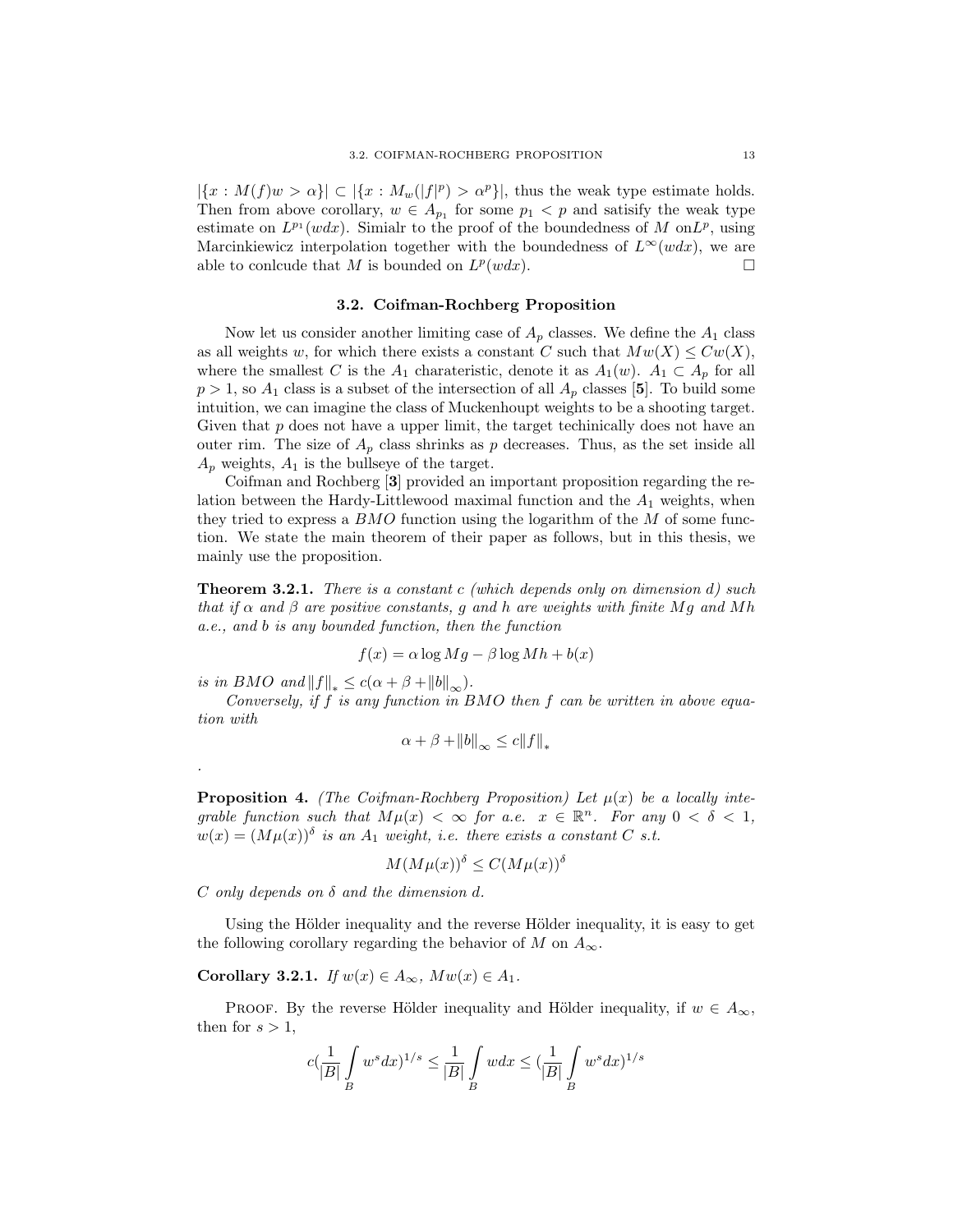Rewrite the inequality in terms of M,

$$
c(Mw^s)^{\frac{1}{s}} \leq Mw \leq (Mw^s)^{\frac{1}{s}}
$$

By reverse Hölder inequality,  $Mw^s$  is bounded by  $Mw$ , so  $Mw^s \in A_{\infty}$ . By the Coifman-Rochberg proposition,  $(Mw^s)^{\frac{1}{s}}$  is an  $A_1$  weight with  $0 < \frac{1}{s} < 1$ . Since  $Mw$  is comparable to  $(Mw^s)^{\frac{1}{s}}$ , thus  $Mw \in A_1$ .

### 3.3. The Logarithm of Muckenhoupt weights

We have seen  $L_{\infty}$  and  $\log |x|$  are in *BMO*. In this section, we first show that  $BMO$  function can be produced from the logarithms of  $A<sub>1</sub>$  weights; we then show that in fact the logarithms of  $A_p$  for any  $p \ge 1$  is in BMO.

#### Theorem 3.3.1.  $\log A_1 \in BMO$

PROOF. Let 
$$
w(x) \in A_1
$$
 and  $\phi = \log(w)$ , that is  $w = e^{\phi}$ . By definition of  $A_1$ ,

$$
\frac{1}{|B|} \int_{B} e^{\phi} dx \le Ce^{\phi}
$$

$$
\implies \left(\frac{1}{|B|} \int_{B} e^{\phi} dx\right) e^{-\inf_{B} \phi(x)} \le C
$$

By Jensen's Inequality,

$$
\frac{1}{|B|} \int\limits_B e^{\phi} dx \ge e^{\frac{1}{|B|} \int\limits_B \phi dx} = e^{\phi_B}
$$

Then we have  $e^{\phi_B - \inf \phi(x)} \leq C$ , equivalently,

$$
0 < \phi_B - \inf \phi(x) \le C
$$

For  $\phi \in BMO$ ,  $\frac{1}{|B|} \int_{B} |\phi(x) - \phi_B| dx$  needs to be finite for all balls B. By the B triangle inequality,  $|\phi(x) - \phi_B| \leq |\phi(x) - \inf \phi(x)| + |\inf \phi(x) - \phi_B|$ . Taking the average over all balls  $|B|$ ,

$$
\frac{1}{|B|} \int\limits_B |\phi(x) - \phi_B| \, dx \le 2|\phi_B - \inf \phi(x)| = 2C < \infty.
$$

Therefore  $\phi = \log w(x) \in BMO$ .

If  $\phi$  satisfies  $\frac{1}{|B|} \underline{f}$  $\int\limits_B \phi - \inf_B \phi \leq C$  over all balls B, we say  $\phi$  is in BLO (functions

of bounded lower oscillation) and denote the smallest constant C by  $\|\phi\|_{BLO}$ . In the proof above, by the triangle inequality, we see that BLO is a subset of BMO. Indeed, if  $w \in A_1$ , log w satisfies a strong condition that  $log w \in BLO$ .

In order to show  $log(A_{\infty}) \in BMO$ , we state the next theorem that gives the characterization of  $A_p$  weights in terms of their logarithms.

**Theorem 3.3.2.** If  $\phi$  is locally integrable on  $\mathbb{R}^d$  and  $1 < p < \infty$ .

(1)  $e^{\phi} \in A_p$  if and only if:

(a) 
$$
\frac{1}{B} \int_{B} e^{\phi(x) - \phi_B} dx \le C
$$
,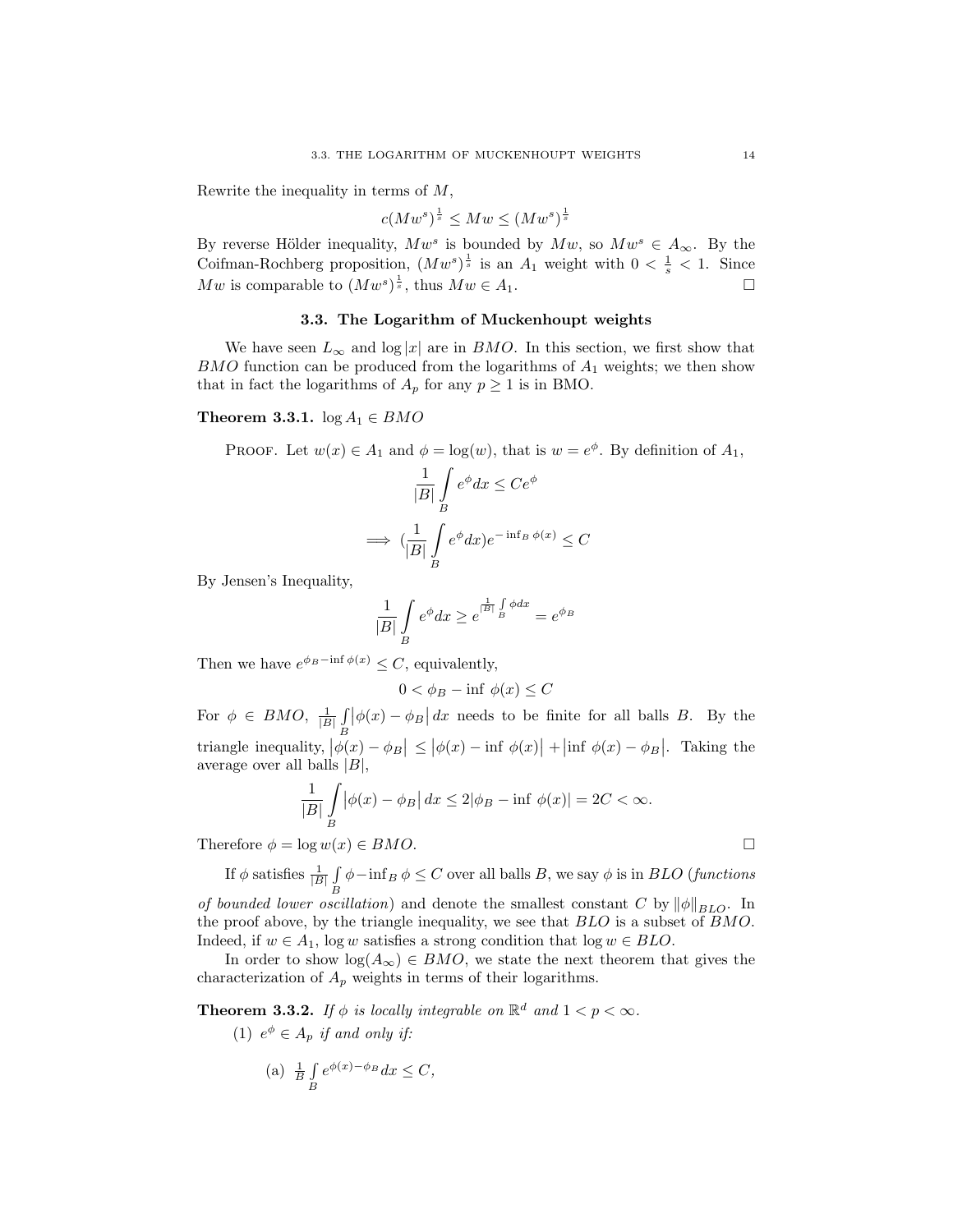(b) 
$$
\frac{1}{B} \int_{B} e^{-\frac{\phi(x) - \phi_B}{p-1}} dx \leq C.
$$

(2) Given that (1b) vanishes,  $e^{\phi} \in A_{\infty}$  if and only if (1a) is true.

PROOF. The conditions (1a) and (1b) together implies the  $A_p$  condition,

$$
\left(\frac{1}{B}\int_{B} e^{\phi(x) - \phi_B} dx\right) \left(\frac{1}{B}\int_{B} e^{-\frac{\phi(x) - \phi_B}{p-1}} dx\right)^{p-1}
$$
\n
$$
= \left(\frac{e^{-\phi_B}}{B}\int_{B} e^{\phi(x)} dx\right) \left(\frac{e^{\phi_B}}{B}\int_{B} e^{-\frac{\phi(x)}{p-1}} dx\right)^{p-1}
$$
\n
$$
= \left(\frac{1}{B}\int_{B} e^{\phi(x)} dx\right) \left(\frac{1}{B}\int_{B} (e^{\phi(x)})^{-\frac{1}{p-1}} dx\right)^{p-1} \leq C \times C^{p-1}
$$

Conversely, if  $\phi \in A_p$ , condition (1a) is satisfied,

$$
\frac{1}{B} \int_{B} e^{\phi(x) - \phi_B} dx = \frac{e^{-\phi_B}}{B} \int_{B} e^{\phi(x)} dx
$$

$$
= (e^{-\frac{\phi_B}{p-1}} dx)^{p-1} \frac{1}{B} \int_{B} e^{\phi(x)} dx \le (\frac{1}{B} \int_{B} e^{-\frac{\phi}{p-1}} dx)^{p-1} \frac{1}{B} \int_{B} e^{\phi(x)} dx \le C
$$

Similarly, condition (1b) can be obtained,

$$
\frac{1}{B} \int_{B} e^{-\frac{\phi(x) - \phi_B}{p-1}} dx = (e^{\phi_B})^{\frac{1}{p-1}} \left(\frac{1}{B} \int_{B} e^{-\frac{\phi(x)}{p-1}} dx\right)
$$

$$
\leq \left(\frac{1}{B} \int_{B} e^{\phi} dx\right)^{\frac{1}{p-1}} \left(\frac{1}{B} \int_{B} e^{-\frac{\phi(x)}{p-1}} dx\right) \leq C
$$

For second part of the theorem, when  $\phi \in A_{\infty}$ ,  $\phi(x) - \phi_B$  is bounded by some constant, so condition (1a) is satisfied.  $\square$ 

The following corollary simplies Theorem 3.3.2, because the  $A_2$  condition has a simpler and more symmetric appearance. We will use this corollary later in this thesis to determine whether a weight falls into the  $A_2$  class.

**Corollary 3.3.1.** If  $\phi$  is locally integrable on  $\mathbb{R}^d$ .  $e^{\phi} \in A_2$  if and only if there exists a constant C such that

$$
\frac{1}{B}\int\limits_{Q}e^{\bigl|\phi(x)-\phi_B\bigr|}dx
$$

PROOF. When  $p = 2$ , by Theorem 3.3.2, the two conditions are  $\frac{1}{B} \int$ Q  $e^{\phi(x)-\phi_B}dx \leq$ C and  $\frac{1}{B}$   $\int$ Q  $e^{-(\phi(x)-\phi_B)}dx \leq C$ . Combining both terms, we get  $\frac{1}{B}\int$ Q  $e^{|\phi(x)-\phi_B|}dx \leq$ C, which is equivalent to the  $A_2$  condition.  $\square$ 

The next theorem shows that the averagae fluctuation of the magnitude of  $A_p$ weights w on every ball is uniformly controlled.

Theorem 3.3.3.  $\log A_{\infty} \in BMO$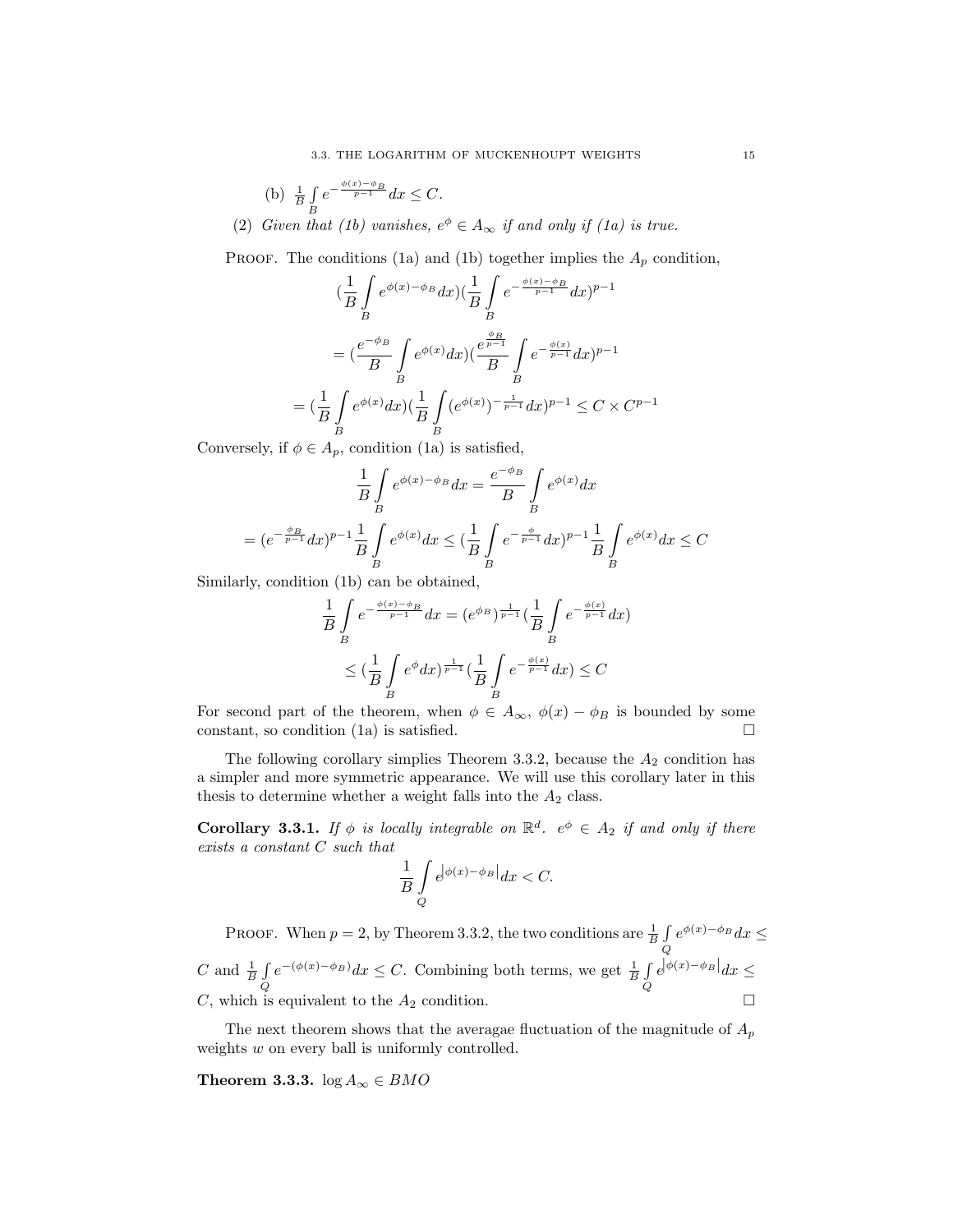PROOF. Let  $w(x) \in A_{\infty}$  and  $w = e^{\phi}$ . For the case  $p < 2$ ,  $w(x)$  lives in some  $A_p \subset A_2$ . Applying Corollary 3.3.1,  $\frac{1}{B} \int$ Q  $e^{|\phi(x)-\phi_B|}dx$  is bounded by some constant. By definition of  $BMO$ , we can see  $\phi \in BMO$  as follows,

$$
\|\phi\|_{*} = \sup \frac{1}{B} \int_{Q} |\phi(x) - \phi_{B}| \le \sup \frac{1}{B} \int_{Q} e^{|\phi(x) - \phi_{B}|} = C.
$$

For the other case when  $p > 2$ , there exists  $p' < 2$  such that function  $\sigma = w^{-\frac{p'}{p}}$  $A_{p'} \subset A_2$ , so  $\log(\sigma)$  lives in *BMO*. Also,  $\log(\sigma) = \log(w^{-\frac{1}{1-p}}) = -\frac{1}{1-p} \log(w)$ . It follows that  $log(w) \in BMO$  for both cases.

In fact, the converse of Theorem 3.3.3 is true: for every real-valued function  $f \in BMO$ , if we fix  $p > 1$ , then  $f = c \log w$  for some  $w \in A_p$  and some constant c. A short version of the proof of this statement is included in the proof of Theorem 4.0.1 when we fix  $p = 2$ .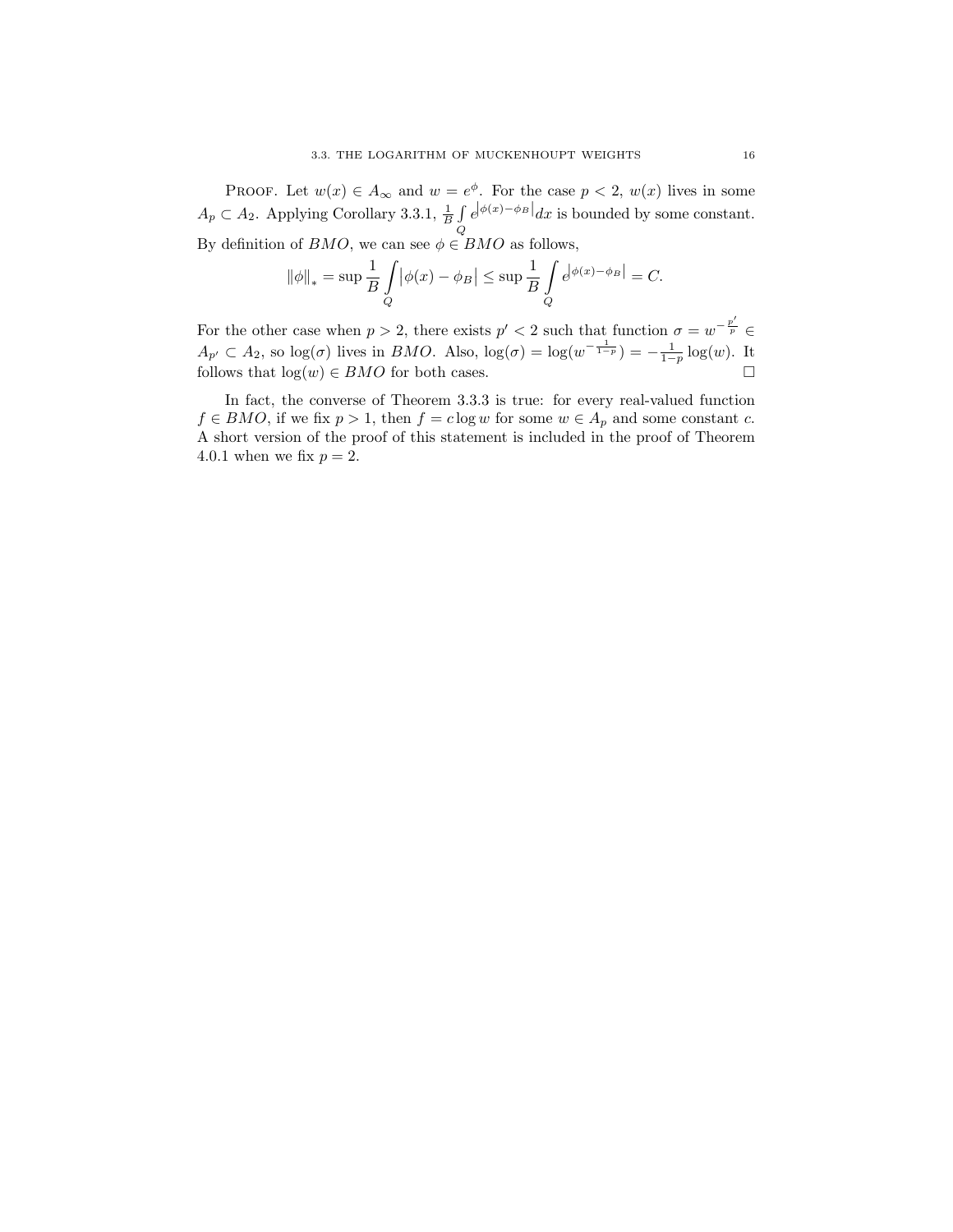### CHAPTER 4

# The Boundedness of the Hardy-Littlewood Maximal Operator on BMO

In previous chapters, we have shown M is bounded on  $L_p$  as well as  $L_p(wdx)$ if w is an  $A_p$  weight. Now we are ready to show M is bounded on the space  $BMO$ . Bennett, DeVore and Sharpley first showed the following result in 1981 [2].

Theorem 4.0.1.  $M: BMO \rightarrow BMO$  is bounded.

### 4.1. Commutation Lemma and Proof of the Main Result

The proof has several versions, and this thesis relies on the one given by Ou [9]. Ou used a generalization of M called natural maximal operator  $M^{\natural}$ , first introduced by Bennett in [1].  $M^{\natural}$  takes the average of the function itself, i.e.

$$
M^{\natural} \coloneqq \sup_{x \in Q} \frac{1}{|Q|} \int\limits_{Q} f(x) \, dx
$$

Obviously,  $M^\natural$  and M are the same for nonegative functions like weights. Notice that  $Mf = M^{\natural}|f|$ , so it suffices to show the boundedness of  $M^{\natural}$  to prove Theorem 4.0.1. Ou's proof begins with a commutation lemma as follows.

**Lemma 4.1.1.** For  $w \in A_{\infty}$ ,  $0 \leq [\log M^{\natural} - M^{\natural} \log] w(x) \leq \log A_{\infty}(w)$ .

PROOF OF LEMMA. From Jensen's inequality, over all balls B,

$$
e^{\frac{1}{|B|}\int\limits_B\log w}\leq \frac{1}{|B|}\int\limits_B w.
$$

By Reverse Jensen's inequality, we have

$$
\frac{1}{|B|} \int\limits_{B} w \leq Ce^{\frac{1}{|B|} \int\limits_{B} \log w};
$$

where, recall,  $A_{\infty}(w)$  denotes the smallest such C. Now we have,

$$
\frac{1}{|B|}\int\limits_{B} w\leq A_\infty(w)e^{\frac{1}{|B|}\int\limits_{B}\log w}\leq A_\infty(w)\frac{1}{|B|}\int\limits_{B} w.
$$

Take the supremum over all  $B \ni x$ ,

$$
M^{\natural}w(x) \leq A_{\infty}(w)e^{M^{\natural}\log w} \leq A_{\infty}(w)M^{\natural}w.
$$

Take the logarithm,

$$
\log M^{\natural}w \leq \log A_{\infty}(w) + M^{\natural} \log w \leq \log A_{\infty}(w) + \log M^{\natural}w.
$$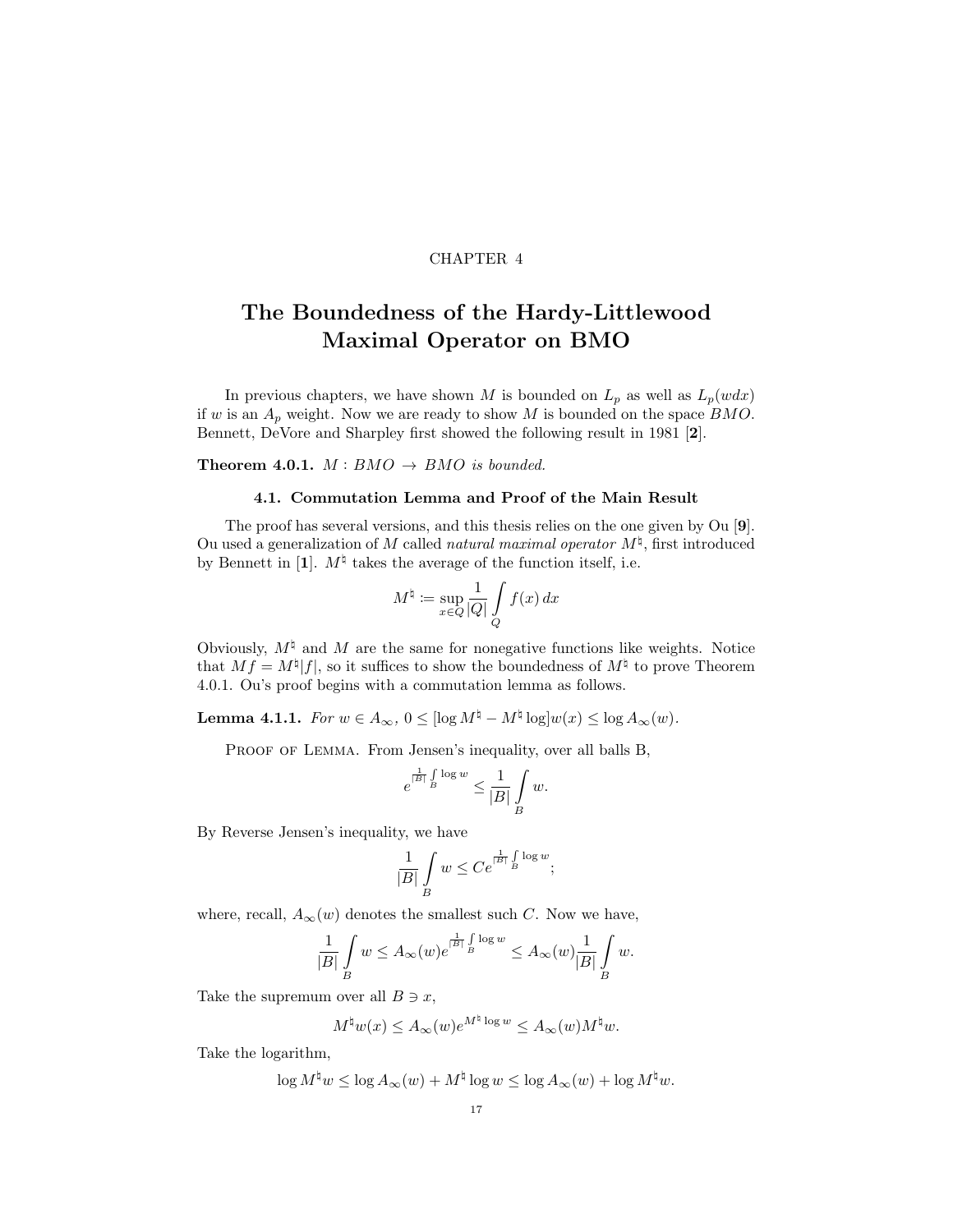The commutation lemma tells us that  $\log M^{\natural}$  is bounded by  $M^{\natural}$  log and logarithm of the  $A_{\infty}$  characteristic of w. To get the boundedness of  $M^{\natural}$  from  $BMO$ into BLO, we combine the above lemma with what we have established: 1) the John-Nirenberg Inequality; 2) the corollary of the Coifman-Rochberg proposition; 3) the fact that the logarithm of any  $A_1$  weight is in  $BLO$ .

PROOF. First, we want to show that for every  $\phi \in BMO$ , if we fix  $p = 2$ ,  $\phi$ can be rewritten as a multiple of the logarithm of an  $A_2$  weight, i.e. if  $w \in A_2$ ,  $\phi = c \log w(x)$  for some c.

By Corollary 1.1.1 of John-Nirenberg Inequality, if  $\phi \in BMO$ ,

$$
\frac{1}{B} \int\limits_B e^{\lambda |\phi(x) - \phi_B|} \le c
$$

for all balls B. The inequality holds when  $0 < \lambda < \frac{c_d}{\|\phi_*\|}$  and  $c_d = \frac{1}{2^{d+1}e}$ , d denotes dimension [5]. By Corollary 3.3.1, we observe  $w(x) = e^{\lambda \phi} \in A_2$  and  $A_2(w) \le \sqrt{e}$ . Thus,

(4.1.1) 
$$
\phi(x) = \lambda^{-1} \log w(x) = \frac{\|\phi\|_{*}}{c_{d}} \log w(x).
$$

Apply the commutation lemma to (4.1.1),

$$
M^{\natural}\phi(x) = \frac{\|\phi\|_{*}}{c_{d}}M^{\natural}\log w(x) \le \frac{\|\phi\|_{*}}{c_{d}}[\log M^{\natural}w(x) + \log A_{\infty}(w)].
$$

The term  $\log A_{\infty}(w)$  is finite, as  $A_{\infty}(w) \leq A_2(w)$ . Consider  $\log M^{\sharp}w(x)$ ,  $w(x) > 0$ allows us to switch  $M^{\natural}$  to M. M maps  $A_{\infty}$  (containing  $A_2$ ) to  $A_1$  and log  $A_1 \in BLO$ , so  $\log M^{\natural}$  eventually maps w to BLO.

Thus, to complete the proof of Theorem 4.0.1, for  $f \in BMO$ , simply let  $Mf =$  $M^{\natural}(f|) \in BLO \subset BMO.$ 

### 4.2. Question: The Boundedness of the Strong Maximal Function

In this chapter, we have finally connected our discussion on weights back to the original question on the boundedness of operators on BMO. We have seen that one could use the Coifman-Rochberg proposition that  $(Mf)^{\delta} \in A$ , for any  $f \in L^1_{loc}(\mathbb{R})$ and any  $0 < \delta < 1$ , combined with the John-Nirenberg inequality, to show that the Hardy-Littlewood maximal operator  $M$ , the one-parameter case, is bounded on BMO. However, the analogous statement in the multi-parameter case is still not yet understood. In the next chapter, we would like to explore the boundedness of  $M_s$  on bmo by utilizing an equivalent relationship between Theorem 4.0.1 and Corollary 3.2.1.

 $\Box$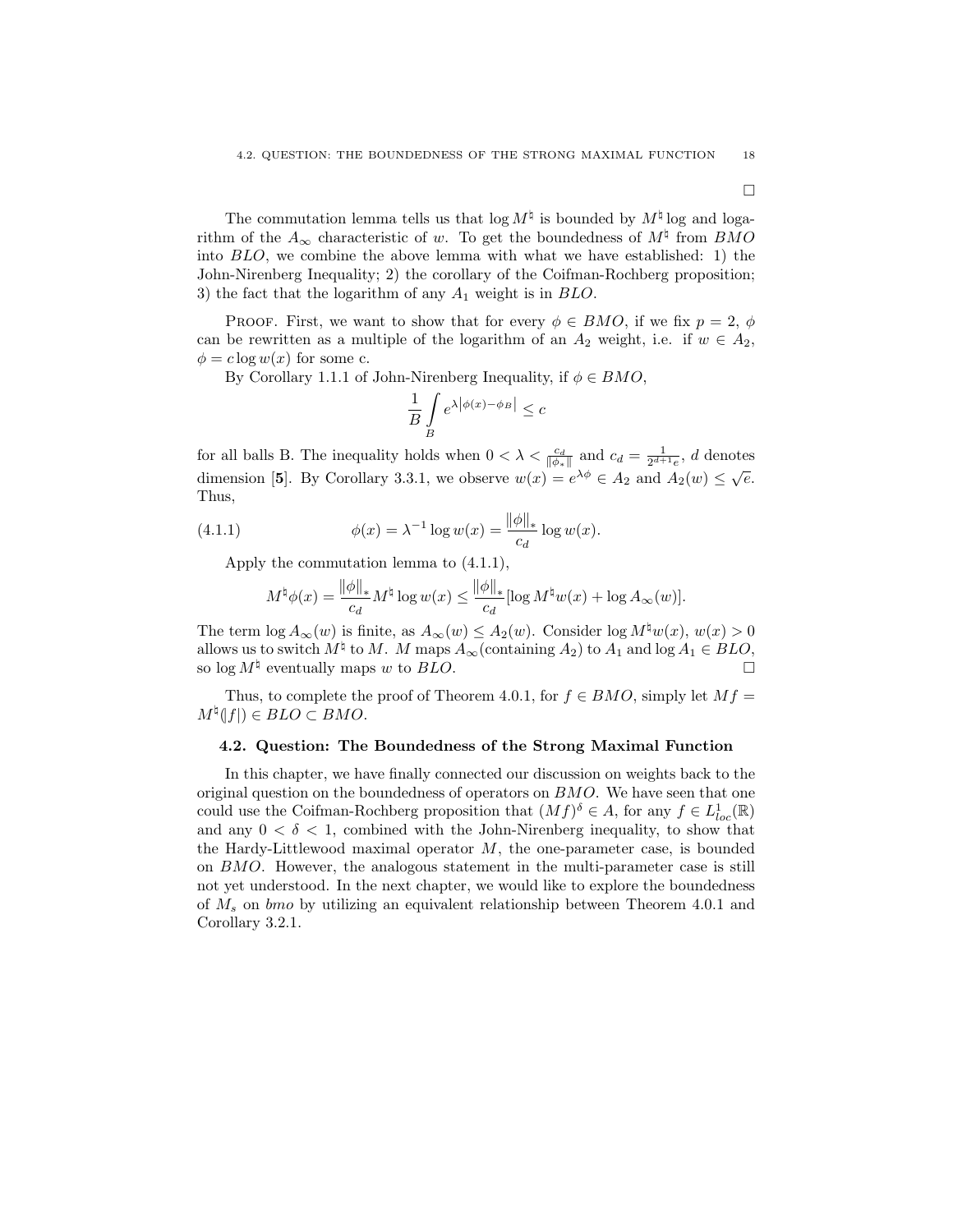### CHAPTER 5

### Behaviors of the Strong Maximal Function

The Hardy-Littlewood maximal function is called the one-parameter case, because we take the supremum over a family of the geometric objects like balls or cubes, which in essence are described by one piece of data (the radius or the side length). However, the strong maximal function considers a more general set of objects  $M_s$  is defined over a 2-parameter family. We define it as,

$$
M_s f(x) := \sup_{x \in R} \frac{1}{|R|} \int_R |f(x)| dx,
$$

where the supremum is taken over all rectangles on  $\mathbb{R}^2$  containing x with sides parallel to the axes, denote the collection of these rectangles as  $\mathscr{R}$ .

If we denote  $M_i$  as the one-parameter maximal function, we observe

$$
M_s f \le M_1 M_2 f.
$$

The multiparameter version of the space BMO is known as the rectangular  $BMO$ , denoted as  $bmo(\mathbb{R})$ , where the supremum of the mean oscillation is taken over all rectangles in  $\mathscr{R}$ .

### 5.1. The Boundedness of the Strong Maximal Function on  $L_p$

The failure of Vitali covering lemma on rectangles demonstrates a crucial difference between M and  $M_s$ , and consequently  $M_s$  is not of weak-type  $(1, 1)$  as M is. However, Corboda and Fefferman gave a refined covering lemma for  $M_s$  [4].

**Theorem 5.1.1.** Let  $\{R_i\}_{i\in J}$  be a collection of all rectangles in  $\mathcal{R}$ . There exists a subcollection of those rectangles  $\{R_{j_k}\}\subset \{R_j\}$  such that

$$
(1) \quad \left| \bigcup_{j \in J} R_j \right| \leq c_n \left| \bigcup_k R_{j_k} \right|
$$
\n
$$
(2) \quad \left| \exp \frac{\sum_k \chi_{R_{j_k}}}{n-1} \right| \left| \sum_{L^1} \leq C_n \left| \bigcup_{j \in J} R_j \right| \right|
$$

The above lemma provides a geometric proof of the weak-type estimate of the strong maximal function, which was first studied by Jessen, Marcinkiewicz, and Zygmund  $[6]$ . However, the weak-type estimate for  $M_s$  is defined only from the Orlicz space  $L(\log L)^{n-1}(\mathbb{R}^d)$  to  $L^{1,\infty}(\mathbb{R}^d)$ :

**Theorem 5.1.2.** For any  $f \in L(\log L)^{n-1}(\mathbb{R}^d)$  and any  $\lambda > 0$ ,

$$
\left| \{ x \in \mathbb{R}^d \mid M_s f(x) > \lambda \} \right| \leq \frac{C}{\lambda} \int_{\mathbb{R}^d} \left| f(x) \right| \left( 1 + \left( \log \frac{\left| f(x) \right|}{\lambda} \right)^{n-1} \right)
$$

In our discussion on  $M$ , we utilize the interpolation to obtain the strong-type estimate from the weak-type one. However, one can obtain the boundedness of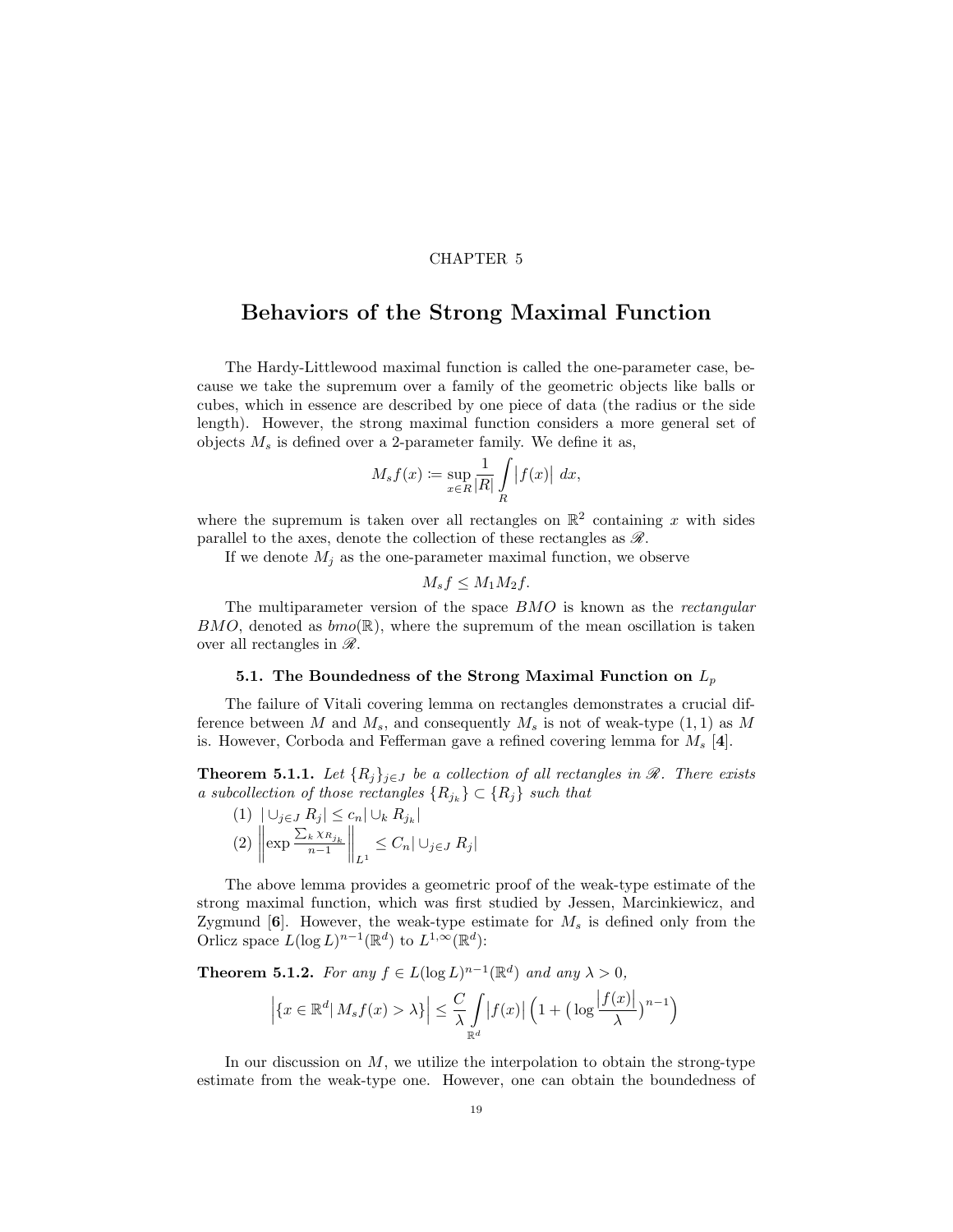$M_s$  on  $L_p$  via an inductive argument. Analogous to  $A_p$ , we define the strong  $A_p$ *weight* (denoted as  $A_p^*$ ) that preserves the (3.1.2) when the supremum is taken over rectangles in  $\mathscr{R}$ . Note that  $w \in A_p^*$  implies that  $w \in A_p(\mathbb{R})$  uniformly on any line parallel to the coordinate axis.

Similar to how we use the weights theory to arrive at the boundedness of M on  $BMO$ , we are naturally led to ask: is  $M_s$  bounded on  $bmo$ ?

#### 5.2. Equivalent Problems

In the one-parameter result, the behavior of M on  $A_{\infty}$  allows us to conclude the boundedness of M on BMO. Precisely, Ou [9] pointed that  $M^{\dagger}$  maps BMO function into *BLO* corresponds exactly to the behavior that M maps  $A_{\infty}$  into  $A_1$ .

**Theorem 5.2.1.**  $M^{\natural}: BMO \to BLO$  is equivalent to  $M: A_{\infty} \to A_1$ .

The reverse direction was already shown in the proof of the boundedness of M on BMO. The forward direction can be shown using the commutation lemma together with a special characterization of BLO given in the following proposition. We leave the proof of this proposition for the readers [1]. Remark that the multiparameter version of this proposition is also true for blo (functions of bounded lower oscillaton with supremum taken over rectangles in  $\mathcal{R}$ ).

**Proposition 5.**  $\phi(x) \in BLO$  if and only if  $M\phi(x) \leq \phi(x) + ||\phi||_{BLO}$ .

PROOF OF THEOREM. When  $w \in A_{\infty}$ , apply the commutation lemma twice to w,

$$
e^{M^{\natural} M^{\natural} \log w(x)} \leq MMw(x) \leq A_{\infty} (Mw) A_{\infty}(w) e^{M^{\natural} M^{\natural} \log w(x)}
$$

Since  $M^{\natural}w \in BLO$  by hypothesis, use the Proposition 5 to yield

$$
MMw(x) \approx e^{M^{\natural} M^{\natural} \log w(x)} \le e^{M^{\natural} \log w(x) + ||M^{\natural} \log w(x)||_{BLO}}
$$

$$
\approx Mw(x)e^{||M^{\natural} \log w(x)||_{BLO}}
$$

where  $e^{||M^{\natural} \log w(x)||_{BLO}}$  is finite by hypothesis. So  $Mw(x)$  is an  $A_1$  weight.  $\square$ 

Notice that the above equivalence still works for the multiparameter maximal operator: the commutation lemma holds for the strong  $A_p$  weights, as the definition of  $A_p^*$  guarantees that  $A_p^*$  weights will satisfy the Jensen's inequality and the reverse Jensen's inequality. The theorem that  $log(A_{\infty}^*) \in bmo$  is also true, given the proof of the one parameter result does not utilize the engulfing property of the geometric objects defined in the maximal function. One can obtain the proof of this theorem by simply following the proof of Theorem 3.3.1 shown in the previous chapter and replacing balls B with rectangles R. Thus in order to prove  $M_s$  is bounded on bmo, due to above equivalence, it suffices to find whether the following statement is true:

Conjecture.  $M_s(A^*_{\infty}) \in A^*_1$ .

### 5.3. Soria's Counterexample

In previous chapters, the Corollary 3.2.1 that  $M(A_{\infty}) \in A_1$  is shown as a simple corollary of the Coifman-Rochberg proposition (Proposition 4). Notice that Proposition 4 holds in  $\mathbb{R}^d$ , where the maximal function is taken over hyper-cubes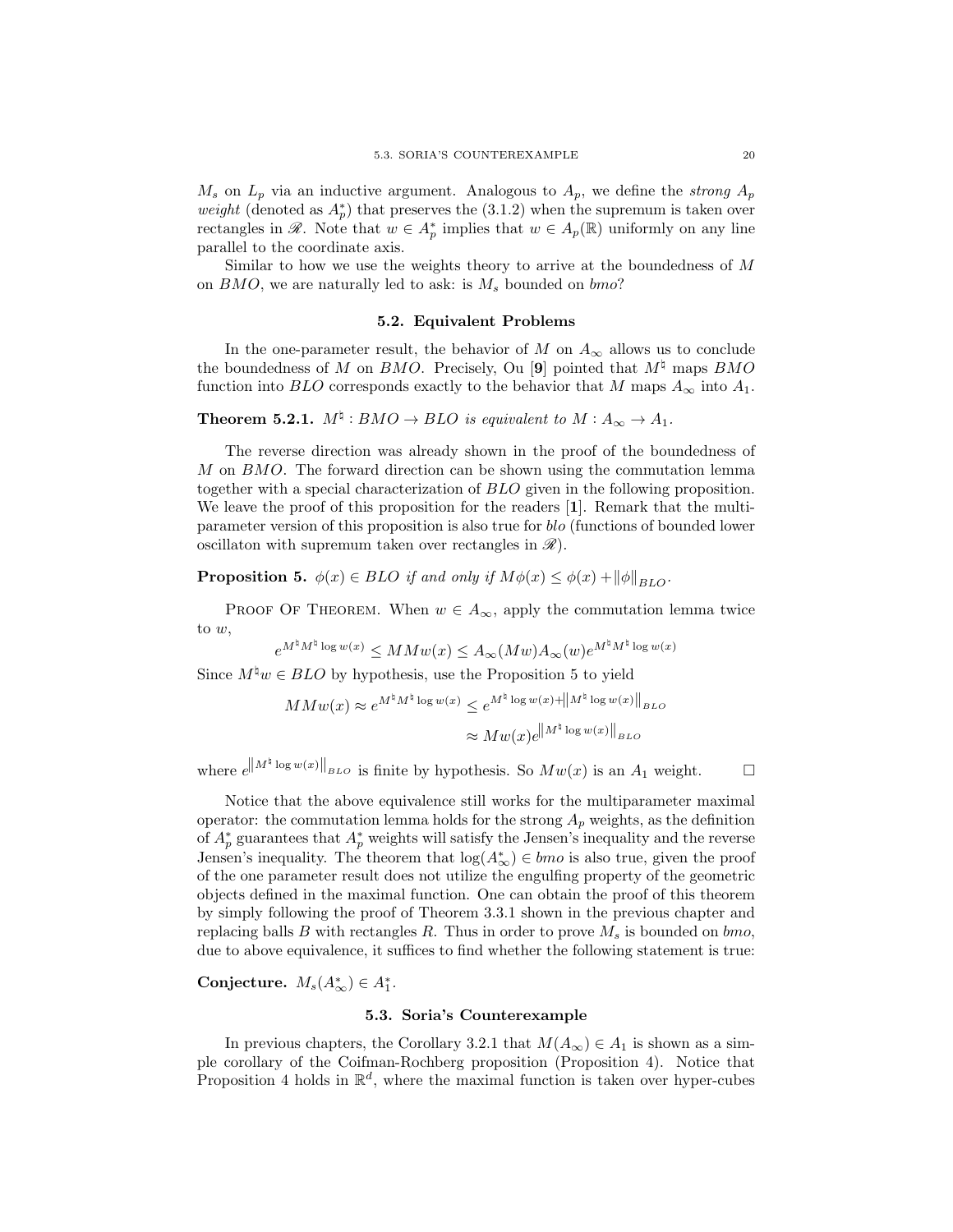or hyper-balls with the doubling properties. However, the strong maximal function considers rectangles of arbitrary eccentricity. The statement analogous to Proposition 4 might not be true in multiparameter case as the other theorems do shown in previous section. One distinguishment of Proposition 4 is that the proof relied on the weak-type  $(1, 1)$  estimate of M, but  $M_s$  does not have this property.

Indeed, Soria [10] provides a function g which, when operated by  $M_s$  and raised to any fractional power, is not an  $A_1(M_s)$  weight. To state it precisely, there exists a function  $g \in \bigcap_{0 \le p < \infty} L^p(\mathbb{R}^d)$  such that, for every  $0 < \delta$  and every constant  $C > 0$ , there is a set  $S$  of positive measure such that

(5.3.1) 
$$
M_s(M_s g)^{\delta}(x) \ge C(M_s g)^{\delta}(x), \forall x \in S.
$$

Soria's counterexample is constructed using a sequence of functions  $v(x) =$  $\{v_N(x)\}\$  with compact support. We define each function  $v_N(x)$  as follows. For  $k, j \in \mathbb{Z}$ , let  $Q_{k,j}$  denote the unit square (assuming  $d = 2$  for simplicity) with the lower left corner at the point  $(k, j)$ . For  $k = 1, 2, ..., N$  and  $d_k = \frac{2^k}{k}$  $\frac{2^{k}}{k}$ , we let the height of the function  $V_N$  on the unit square  $Q_{k,d_k}$  be  $2^k$ , i.e.

$$
v_N(x) = \sum_{1 \le k \le N} 2^k \chi_{Q_{k,d_k}}(x)
$$

To give a picture sque description, let us call  $v<sub>N</sub>(x)$  the N-th city and define the area of city as  $[1, N+1] \times [1, \frac{2^N}{N} + 1]$ , thus denote  $|city| = |[1, N+1] \times [1, \frac{2^N}{N} + 1]| = 2^N$ (that is the area of its support). Each city contains  $n$  number of *towers*, and the height of k-th tower is  $2^k$ . The essential supremum of the city is the height of the tallest tower, so  $||v||_{\infty} = 2^N$ . Those cities satisfy the following lemma, which is essential in constructing the counterexample.

**Lemma 5.3.1.** For all  $N \in \mathbb{N}$ , there exists  $v = v_N$  with compact support so that  ${M_s(M_s v)^{\delta}(x)}^{1/\delta} \geq C_{\delta} N M_s v(x), \forall x \in [0,1]^2$ 

Observe that  $||v||_{L_p}^p = \sum_{i=1}^N$  $\sum_{1} 2^{kp}$  for  $0 < p < \infty$ . One can use the formula for geometric series to show  $||v_N||_{L_p} \leq c_p 2^N$ :

$$
\|v_N\|_{L_p}=\Big(\frac{2*p(2^{Np}-1)}{2^p-1}\Big)^{1/p}\leq \frac{2(2^{Np})^{1/p}}{(2^p-1)^{1/p}}=c_p2^N
$$

with  $c_p = \frac{2}{(2^p-1)^{1/p}}$ . We scale the cities to make  $v(x)$  a  $L_p$  function,  $2^{-2N}v_N \in L_p$ for  $0 < p \leq \infty$  and for all N. Place those scaled cities distant from another, for example at points  $x_N = (2^N, 2^N)$ , i.e.

$$
g(x) = \sum 2^{-2N} v_N(x - x_N)
$$

Notice that the values of  $M_s g$  for any point in unit square  $[x_N, x_N + 1]^2$  are the same as the values of  $M_s(2^{-2N}v_N)$  in [0,1]<sup>2</sup>. g does not have compact support outside of the cities, and cities are sufficiently far from each other. To calculate  $M_s(g(x))$  where x is in  $[x_N, x_N + 1]^2$ , one does not have to consider rectangles that stretch to other cities. In other words, if we look at each city individually, in the N-th city  $v_N$ , for x in  $[0,1]^2$ ,  $M_s(v_N(x))$  is the supremum taken over some rectangle inside  $[0, N+1] \times [0, \frac{2^N}{N}+1]$ . When N goes to infinity, for any x on  $[x_N, x_N+1]^2$ , the value of  ${M_s(M_s v)^{\delta}(x)}^{1/\delta} = O(N)$  becomes infinitely large. One cannot find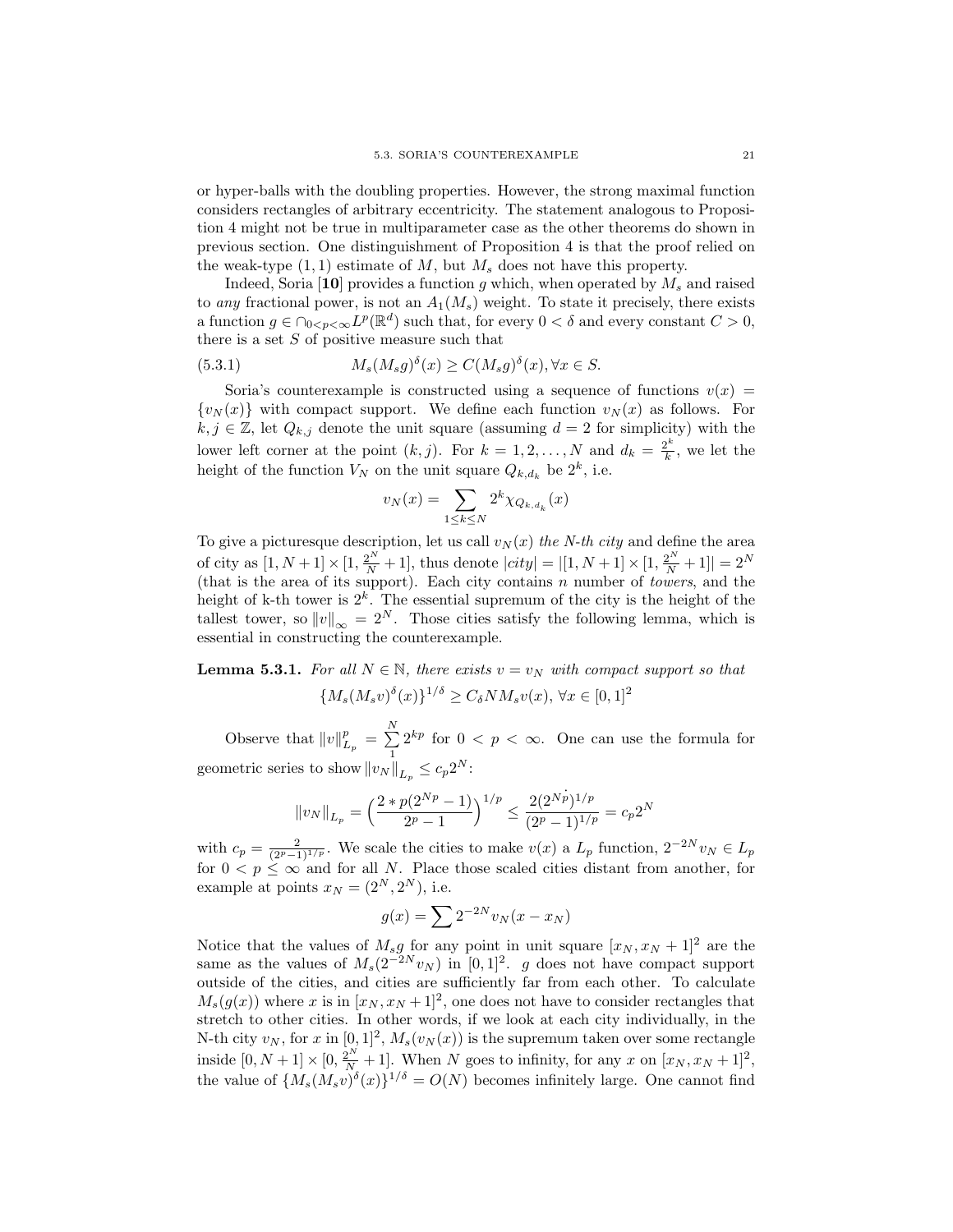a multiple of  $M_s v(x) = O(1)$  that is comparable to  $M_s (M_s v)^{\delta}(x)$  for any x on  $[x_N, x_N + 1]^2$  and for every  $N \in \mathbb{N}$ . Thus, the inequality (5.3.1) holds on a set of infinite measure.

#### 5.4. Attempts to Make a Strong Muckenhoupt Weight Counterexample

Soria's counterexample is exciting but does not necessarily allow us to conclude that the conjecture 5.2 is false. Notice  $q$  is locally integrable but not a weight. Following the proof of corollary 3.2.1, we hope to construct an  $A_{\infty}$  weight, based on g, that preserves two of its properties: 1) lemma 5.3.1. 2) for any  $x \in [0,1]^2$  in  $v_N$ , the value of  $M_s(v_N)$  does not change after we place an infinite number of cities (in appropriate locations) on the same plane.

As an initial step towards  $A_{\infty}$ , we would like to make a non-negative function by adding a constant term  $\alpha > 0$ , like a "floor" under the city. Now we have  $\tilde{v}(x) = v(x) + \alpha$ , where  $v(x)$  is inherited from (the same as in) Soria's example. The essential supremum only changes by  $\alpha$ , i.e.  $\|\tilde{v_N}\|_{\infty} = 2^N + \alpha$ , and the  $L_p$  norm is still bounded by  $O(2^N)$ ,

$$
\|\tilde{v}_N\|_{L_p} \le \|\tilde{v}_N\|_{L_p} + N\alpha \le \tilde{c}_p 2^N
$$

In order to show  $\tilde{v}$  satisfies the lemma, we rely on Soria's proof of the lemma but with some modification. Consider the rectangle  $R_k = [1, k+1] \times [1, d_k + 1]$ . By subadditivity of  $M_s$ , for any  $x \in [0,1]^2$ ,

$$
M_s \tilde{v}(x) \le M_s v(x) + M_s(\alpha) \le M_s v((1,1)) + \alpha
$$
  
= 
$$
\sup_{1 \le k \le N} |R_k|^{-1} \int_{R_k} v(y) dy + \alpha \le 2 + \alpha
$$

Note that the strong maximal function of any constant function is still constant. Then consider the rectangle  $\tilde{R_k} = [k, k+1] \times [1, d_k + 1]$ , which looks like a strip on column k. The strong maximal function of any  $x \in \tilde{R_k}$  is larger than  $k + \alpha$ ,

$$
M_s \tilde{v}(x) \ge |R_k|^{-1} \int_{R_k} (v(y) + \alpha) dy = \frac{2^k + d_k \alpha}{d_k} \ge k + \alpha
$$

If we then take the rectangle  $R = [0, N + 1]^2$ , and denote  $f = M_s \tilde{v}$ , we see that for  $x \in [0, 1]^2$ 

$$
\{M_s(M_s\tilde{v})^{\delta}(x)\}^{1/\delta} \ge \{M_s(f)^{\delta}(x)\}^{1/\delta}
$$
  
\n
$$
\ge (|R|^{-1} \int_R f^{\delta})^{1/\delta}
$$
  
\n
$$
\ge ((N+1)^{-2} \int_R f^{\delta})^{1/\delta} \le N
$$
  
\n
$$
\ge [(N+1)^{-2} \sum_{j=1}^N \sum_{k \ge 2 \log_2 N} (k+\alpha)]^{1/\delta} \approx O(N)
$$

Recalling that  $M_s\tilde{v} < 2 + \alpha$ , we confirm that the new city constructed on a constant floor preserves the lemma. We then place each city with its left bottom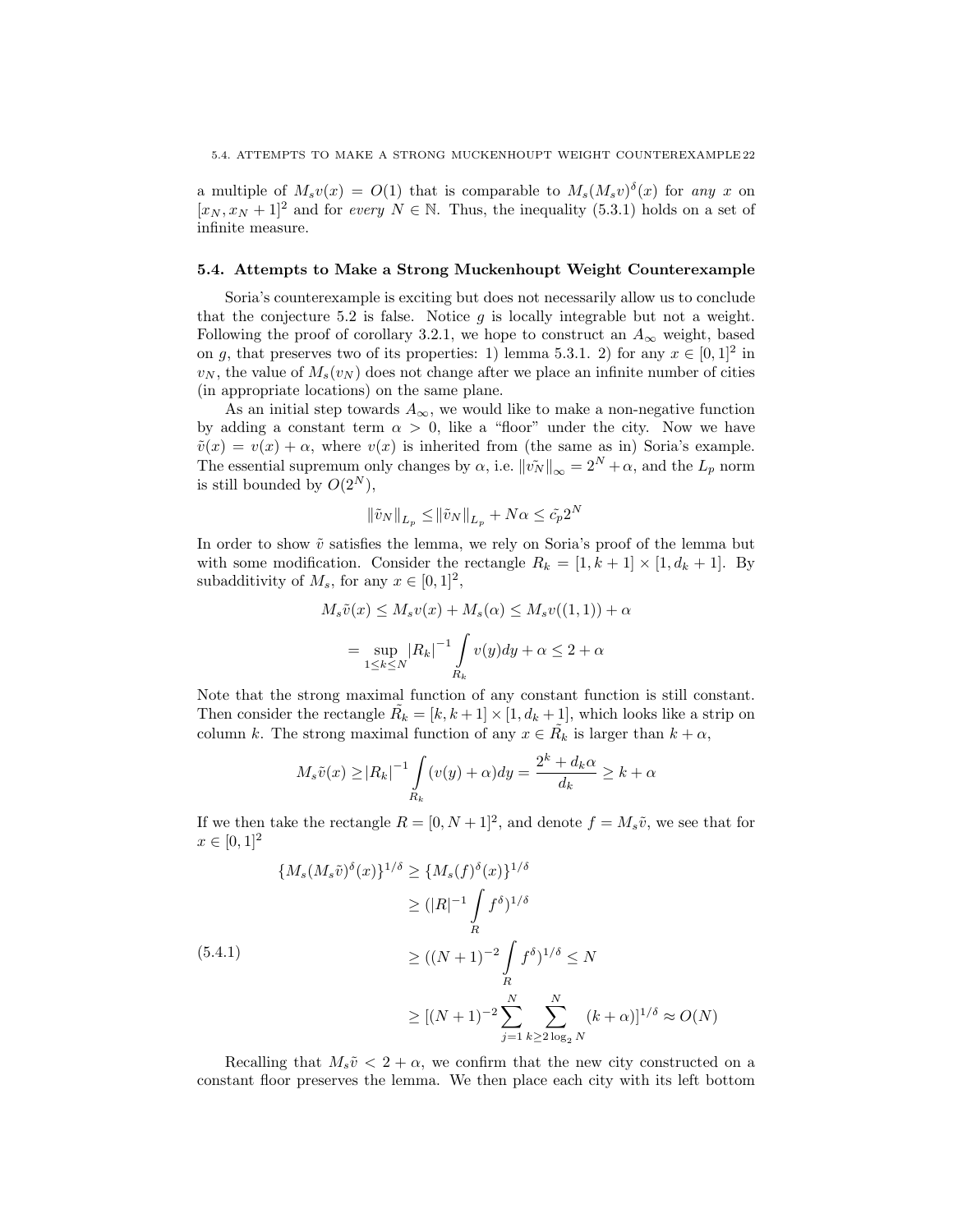corner at  $X_N = (2^2N, 2^2N)$  without scaling down its height, i.e.

$$
g'(x) = \sum \tilde{v}_N(x - x_N) = \sum (v + \alpha)(x - x_N)
$$

Given the floor under all cities are the same, the value of the strong maximal operator decreases as the rectangle exceeds the city area, so  $\tilde{g}(x)$  satisfies the second criteria. Obviously,  $\tilde{g} \notin L_{\infty}$ , as the tallest tower  $2^N$  determines the essential supremum, which is not bounded when N becomes arbitrarily large. Further,  $\tilde{g}(x)$  is not an  $A_{\infty}$  weight as it fails the first characterization of  $A_{\infty}$  stated in theorem 3.1.1: take Q as the unit square of the tallest tower combined with an adjacent unit square of the floor, and let E be that unit square of floor, so  $|E| \subset |Q|$  and  $|E| = \frac{1}{2}|Q|$ . Observe that  $w(E) = \frac{\alpha}{2^N + \alpha} w(Q)$  and  $\frac{\alpha}{2^N + \alpha}$  vanishes as N approaches infinity.  $A_{\infty}$ weights require a fixed ratio between the weights of two embedded sets.

To make the function bounded above, we mimic Soria's example by scaling each city by a multiplicative factor of  $2^{-2N}$  and placing them at points  $x_N = (2^N, 2^N)$ , and then we add a universal constant  $\alpha$  to all cities. However, this setting violates the lemma, as each city becomes  $2^{-2N}v_N + \alpha = 2^{-2N}(v_N + 2^{2N}\alpha)$ . To ensure that the lemma holds, we want each city to be of the form  $2^{-2N}(v_N + \alpha)$ , so that the floor needs to be short enough for every city. Let the height of the floor be  $2^{-2N}\alpha$ , but  $2^{-2N}\alpha$  vanishes as N approaches  $\infty$ . Thus, we cannot make a weight using this strategy.

Another possibility would be to make the constant  $\alpha$  dependent on the height of each tower. Take Soria's function  $g$  and filling in the gap among cities, we have

$$
g^{\natural} = \sum \{ 2^{-2N} (v_N(x - x_N)) + 2^{-2N} \alpha \chi_{x_N} \}
$$
  
where  $\tilde{x_N} = [2^N \le |x_1| < 2^{N+1}] \times [2^{N-1} \le |x_2| < 2^N]$ 

Regrettably we find  $g^{\dagger}$  does not satify the second criteria. For x in  $[2^N, 2^N + 1]^2$ ,  $M_s(v_N(x))$  is the supremum taken over some rectangle that stretches to other cities. To be more precisely, consider the Nth city, based on Soria's reasoning, for  $x$  in  $[2^N, 2^N + 1]^2$ 

$$
M_s(v_N(x)) \le Ms(v_N(2^N + 1, 2^N + 1)) = \frac{1}{|city|} \int_{city} g
$$
  
=  $\frac{2^{-2N}}{2^N} \int_{city} (v_N + \alpha) \approx \frac{2^{-2N}(2^N + 2^N)}{2^N} \approx \frac{1}{2^{2N}}$ 

But consider the rectangle  $R = [0, 2^N] \times [0, 2^N]$  containing all the cities and floors before Nth city, we obtain

$$
\frac{1}{|R|}\int\limits_R g^{\prime\prime}\geq \frac{1}{2^{2N}}\int\limits_R 2^{-2N} \alpha \chi_{x_N^-}\approx \frac{N}{2^{2N}}\geq \frac{1}{2^{2N}}
$$

that is, the weight of the floors overpowers the weight of the towers.

From the above example, we notice when g becomes an  $A^*_{\infty}$  weight, it gets harder to control  $M_s v(x)$  where  $x \in [0, 1]^2$  of each city. The floor could certainly be scaled much shorter so that the total weight of floor does not grow at the rate of  $O(N)$ . But to construct an  $A^*_{\infty}$  weight, we need to restrict the ratio between the height of tower and the height of floor, that is, the floor cannot be infinitely short compared to the tower. The results in this section could add to the discussion that maybe the characteristics of  $A^*_{\infty}$  are so restrictive that they essentially force us to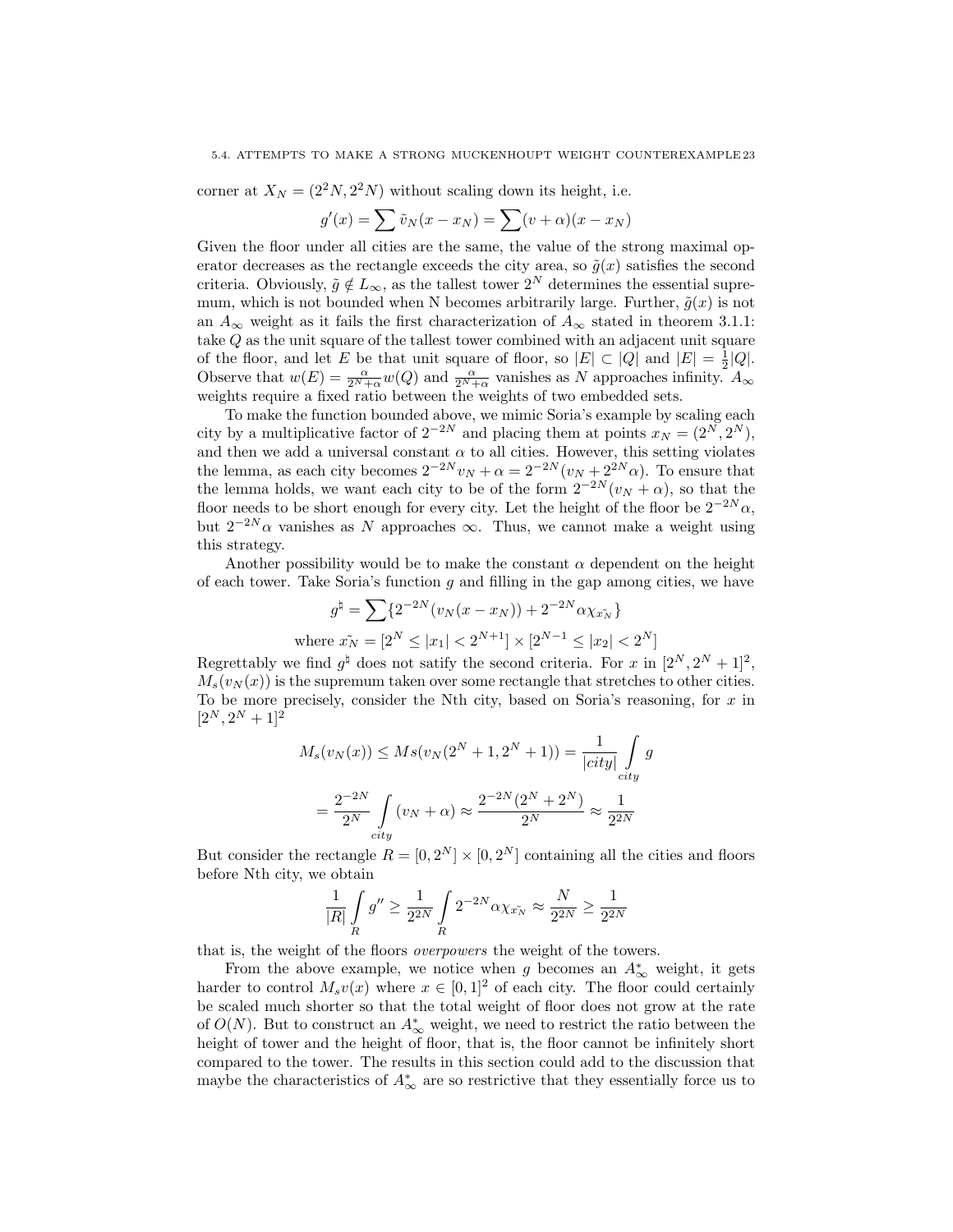violate the lemma. The proof of this statement will make a huge step in studying the behavior of  $M_s$ .

It seems that it is not trivial to construct an  $A^*_{\infty}$  weight example to meet Soria's proposition 5.3.1. Part of the trouble understanding the boundedness of  $M_s$ on *bmo* relates to the difficulty of constructing a non-trivial  $A^*_{\infty}$  example. That is, if  $u(x)$  and  $v(x)$  are one-parameter  $A_p$  weights, then we know  $w(x) = u(x)v(x)$  is a strong  $A_p$  weight. However, since  $\tilde{M}_s w \le M(w)M(w)$ , obviously  $M_s w \in A_1^*$ , as the right-hand-side satisfies the Coifman-Rochberg proposition which holds true in higher dimension. In other words, we only know the well-behaving trivial examples. There do not seem to be any good examples in the literature of strong  $A_p$  weights that do not arise as the product of one-parameter  $A_p$  weights. Constructing a nontrivial strong  $A_p$  weight example can also be a breakthrough to understand the boundedness of the strong maximal function on BMO.